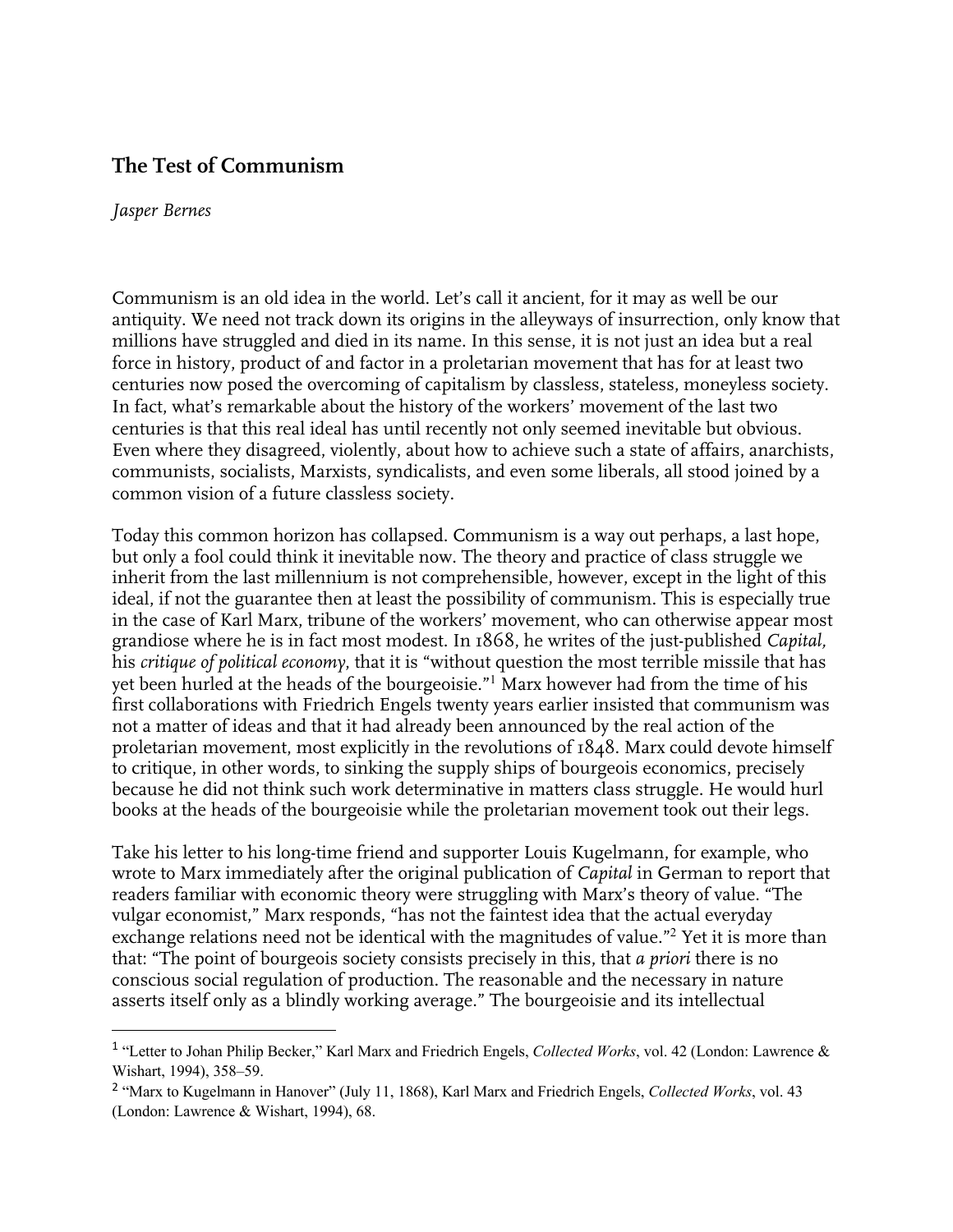representatives are therefore forced to treat as "great discovery" the fact that "in appearance things look different." They have no need for Marx's "science" and in fact their standpoint in society will make it difficult to comprehend very simple matters: "The nonsense about the necessity of proving the concept of value arises from complete ignorance both of the subject dealt with and the method of science. Every child knows that a country which ceased to work, I will not say for a year, but for a few weeks, would die." The problem in other words is not so much that Marx is very smart but that bourgeois economists are particularly stupid their reaction "shows what these priests of the bourgeoisie have come to, when workers and even manufacturers and merchants understand my book and find their way about in it." Notice the emphasis: *even* manufacturers and merchants can understand it, but workers do so more naturally. If his critique of political economy is a missile lobbed at the heads of the bourgeoisie, it is not undertaken in order to explain capitalism *to them* through the percussion of intellectual missiles—it is a critique on behalf of the working class, who pushes the attack on other fronts.

It is not because workers are better educated about the principles of economics that they intuitively understand Marx's work. Rather it is because daily experience, of exploitation and oppression, daily reminds them of the coherence and correctness of Marx's critique, the necessity of revolution. What he says of "every child" is likely not true of bourgeois children, for whom the products of labor appear as if by magic: but proletarian children, who begin work young and watch their family work, do understand such basic matters. At stake is more than experience, however, but also attitude, standpoint—Marx's *Capital* is always illuminated by a future communism. Once the "inner connection" between value magnitudes and exchange relations, "is grasped," he tells Kugelmann, "all belief in the permanent necessity of existing conditions breaks down before their practical collapse." This first collapse, the critical collapse, is neither cause nor precondition of the practical collapse, revolution. Marx does not believe that by proving capitalism impermanent he will induce the bourgeoisie to simply quit the field. Indeed, he has noted they will find it constitutively difficult to descry their doom in the fog of the business cycle. Marx in 1865 is tribune of a workers' movement that has already announced its historical mission: to abolish capitalism. It is not that Marx can kill capitalism with his ideas, but that he has expressed in ideas a movement already underway which seemed certain to usher in a practical collapse. Here is modesty where, in the absence of that great backdrop of the workers' movement, one might find only grandiosity. The point of the critique of political economy is not so much ideology critique as it is an illumination of existing conditions in light of their practical collapse, on behalf and for the movement that will precipitate it.

Marx wrote a book entitled *Capital*, not one entitled *Communism* or *The Proletariat*, because the workers' movement did not need its ends articulated, did not need an explicit description of classless society, that common horizon. It needed better weapons, a clarification of means. At stake here is less a claim about Marx's method than one about the methods which communists should use to read Marx. We can no doubt treat *Capital* as a grand analysis without presupposition, an immanent critique, a science, a research project, but certain key aspects will remain inscrutable, written in invisible ink that only the heat of communism can bring to the surface. I think this is the case for important parts of Marx's theory of value. As Marx notes in the letter, the bourgeoisie need hardly bother with the concept of value. They can make do with appearances. If proletarians understand the concept of value more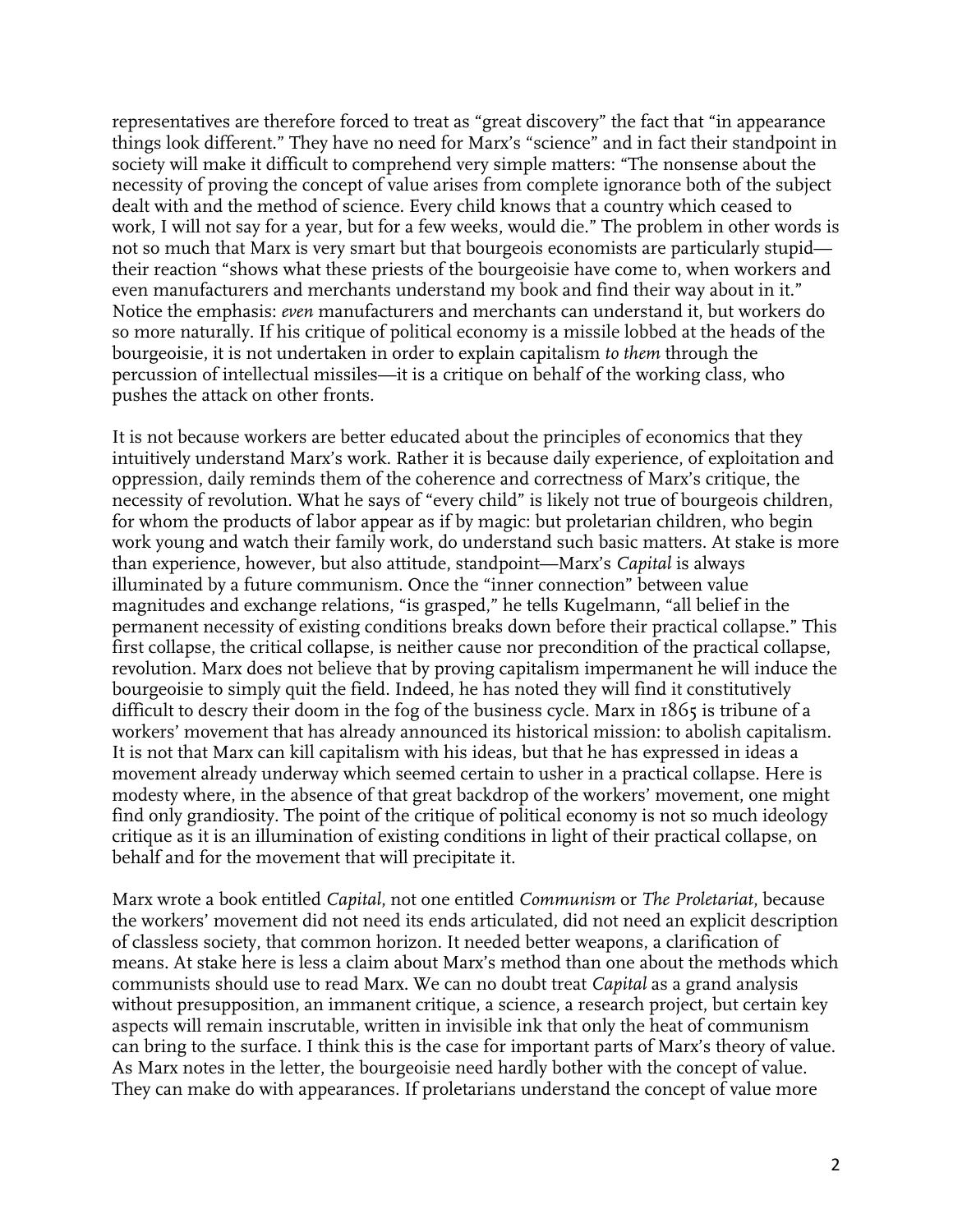readily it is because value names for Marx the inner coherence of that monster which proletarians recognize as their enemy. Value names the *differentia specifica* of the capitalist mode of production, the one element that presupposes all the others, the ring that binds together the other rings of money and wages, profit and price, property and the police, the state and the banking system, world markets and international conflict. The concept of value is as much a descriptive concept as a revolutionary hieroglyphic, a critical heuristic designed to focus those who would overthrow capitalism on the essential.

These objectives are clearer in Marx's first attempts at critique of political economy, where Marx generally had very particular political interlocutors in mind. Early anticapitalists such as Pierre-Joseph Proudhon and his disciple Alfred Darimon, on the one hand, and the "Ricardian Socialists" like John Francis Bray, John Gray, and Thomas Hodgskin, on the other, frequently proposed to right the wrongs of capitalism through reform of the money system and banking.<sup>3</sup> Marx recognized the incoherence and impracticability of these reforms—which mostly consisted of proposals to replace national and bank money with "labor money"— and it was in developing the concepts adequate to these critiques, first in the *Grundrisse* and then in *Contribution to a Critique of Political Economy*, that Marx struck on certain key aspects of his theory of value.<sup>4</sup>

Labor money was in many respects a derivation from the labor theory of value developed by Adam Smith and then David Ricardo. In the 1820s and 1830s in Britain, as resistance to early capitalism took shape in the form of trade unions and cooperatives, social reformers associated with Robert Owen and then Chartism developed the labor theory of value into a theory of exploitation depending on natural rights and natural prices, cast in absolutist moral terms.<sup>5</sup> Once it had been demonstrated that labor is the source and measure of all wealth, it required only a simple step further to propose to right the injustices of capitalism by denominating goods in terms of their "real" value. With the prices of goods labeled in terms of labor hours and labor minutes, rather than dollars and pennies, it would be nearly impossible to swindle workers and not give them the full value of their product, according to the proponents of the theory. The LTV thus offered both a critique of capitalism and a way to improve it, subordinating money and capital to the benefit of laborers and, in turn, the nation. Every monetary exchange could be made equal and transparent, with its real value for a producer written right there on its face.

Marx eventually refuted this by demonstrating such a notion of fair exchange was selfcontradictory: the very idea of equal exchange presupposes inequality, as he shows, because the value of *labor* (the output of a worker) is never the same as the value of *labor-power* (the reproduction requirement of that worker, and therefore the price of its use by a capitalist). From this distinction, Marx develops one even more fundamental, between concrete labor

<sup>3</sup> Alfred Darimon and Emile de Girardin, *De La Réforme Des Banques*, (Paris: Guillaumim et Cie, 1856); John Gray, *Lectures on the Nature and Use of Money: Delivered Before the Members of the "Edinburgh Philosophical Institution" during the Months of February and March, 1848* (Edinburgh: A. & C. Black; [etc., etc.], 1848).

<sup>4</sup> Karl Marx, *Grundrisse: Foundations of the Critique of Political Economy* (New York: Penguin, 1993); Karl Marx and Friedrich Engels, *Collected Works*, vol. 29 (London: Lawrence & Wishart, 1994), 257–518.

<sup>5</sup> E. K. Hunt, "The Relation of the Ricardian Socialists to Ricardo and Marx," *Science & Society* 44, no. 2 (1980): 177–98.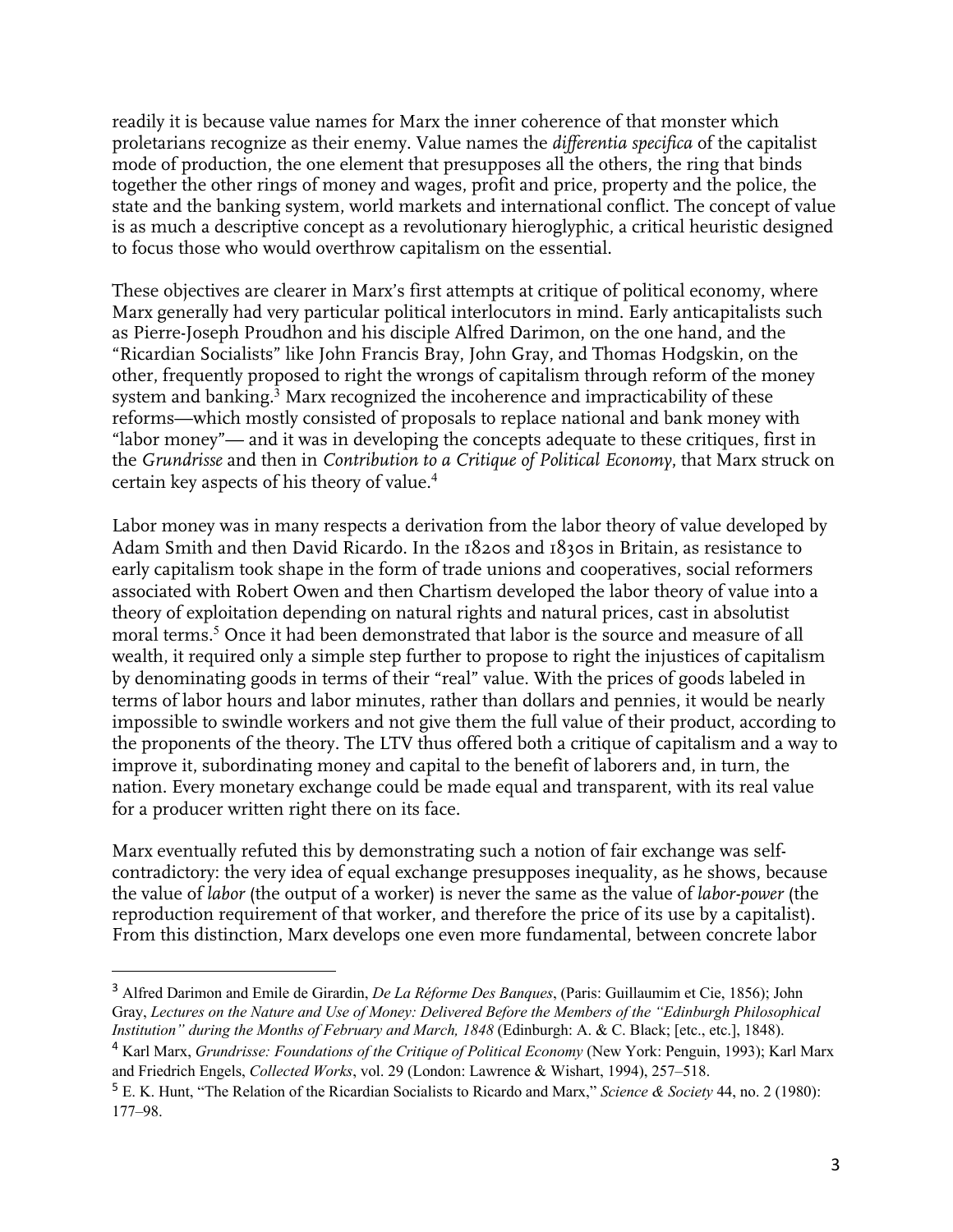and abstract labor, the core of his mature theory of value. His main achievement in this arena was not, then, as is sometimes supposed, a theory of surplus value or a proof of exploitation—versions of such a theory were already available, as he would summarize in the manuscript entitled "Theories of Surplus Value." As Diane Elson formulates it elegantly in her seminal essay "Value: The Representation of Labor in Capitalism," summarizing debates on the topic in the Conference of Socialist Economics in the 1970s, Marx's theory of value had been radically misunderstood by those who saw in it a method to calculate the magnitudes of exploitation: "It is not a matter of seeking an explanation of why prices are what they are and finding it in labor. But rather of seeking an understanding of why labor takes the forms it does, and what the political consequences are."<sup>6</sup>

Elson worries overtly in her introduction that her corrective reading, distinguishing between Marx's theory of value and the Ricardian LTV, might be depoliticizing. For the Ricardian proof of exploitation, with or without labor money, at least had the virtue of being politically salient, and leading to very clear practical objectives. This is because, despite the virtue of her corrective reading, she does not see how the concept of value is directly connected to the objectives of communism, naming not only a historical process – "why labor takes the form it does"—but a great misfortune, understanding of which will aid in its overcoming. Elson stands at the headwaters of a new way of reading Marx, begun in the 1960s and 1970s, with the publication of Marx's complete works, and sometimes called "value-form theory," or with respect to German exponents, the new reading of Marx. These Marxological interventions have been enormously clarifying for readers of Marx, making sense of the inner analytic coherence of Marx's work. This clearheaded way of reading Marx has, however, come at the expense of a certain political power, I would argue. It is a way of reading Marx for an era that lacks Marx's certainty.

In the text that follows we will encounter another, complementary way of reading *Capital*, in which Marx's masterwork is not only the adequate representation of the capitalist mode of production but an outline in negative of its overcoming by communism. I have come to this way of reading Marx by a long and winding route, over terrain that will be mapped thoroughly, though its origins lie in the programmatic method of Amadeo Bordiga, for whom, to use Gilles Dauvé's helpful paraphrase, "the whole of Marx's work was a description of communism."<sup>7</sup> Bordiga is supremely attentive to those moments in Marx's mature writing, surprisingly abundant if you know what to look for, where in order to illuminate some feature of capitalism, Marx finds that he must, in fact, compare it with a fictitious communism. "Let us finally imagine, for a change, an association of free men, working with the means of production held in common and expending their many different forms of labor-power as one single social labor force."<sup>8</sup> This is offered as ultimate contrast with capitalism, where the fetishism of commodities induces a complicated situation in which humans become mannequins puppeted and ventriloquized by sarcastic commodities, both unfree and deluded about the sources of their unfreedom. The purpose of such contrast

<sup>6</sup> Diane Elson, ed., *Value: The Representation of Labour in Capitalism* (London : Atlantic Highlands, N. J: CSE Books ; Humanities Press, Inc, 1979), 123.

<sup>7</sup> Jean Barrot and Francois Martin, *Eclipse and Reemergence of the Communist Movement*, 1st Edition (Black & Red, 1974), 125.

<sup>8</sup> Karl Marx, *Capital: Volume 1: A Critique of Political Economy* (New York: Penguin Classics, 1992), 171.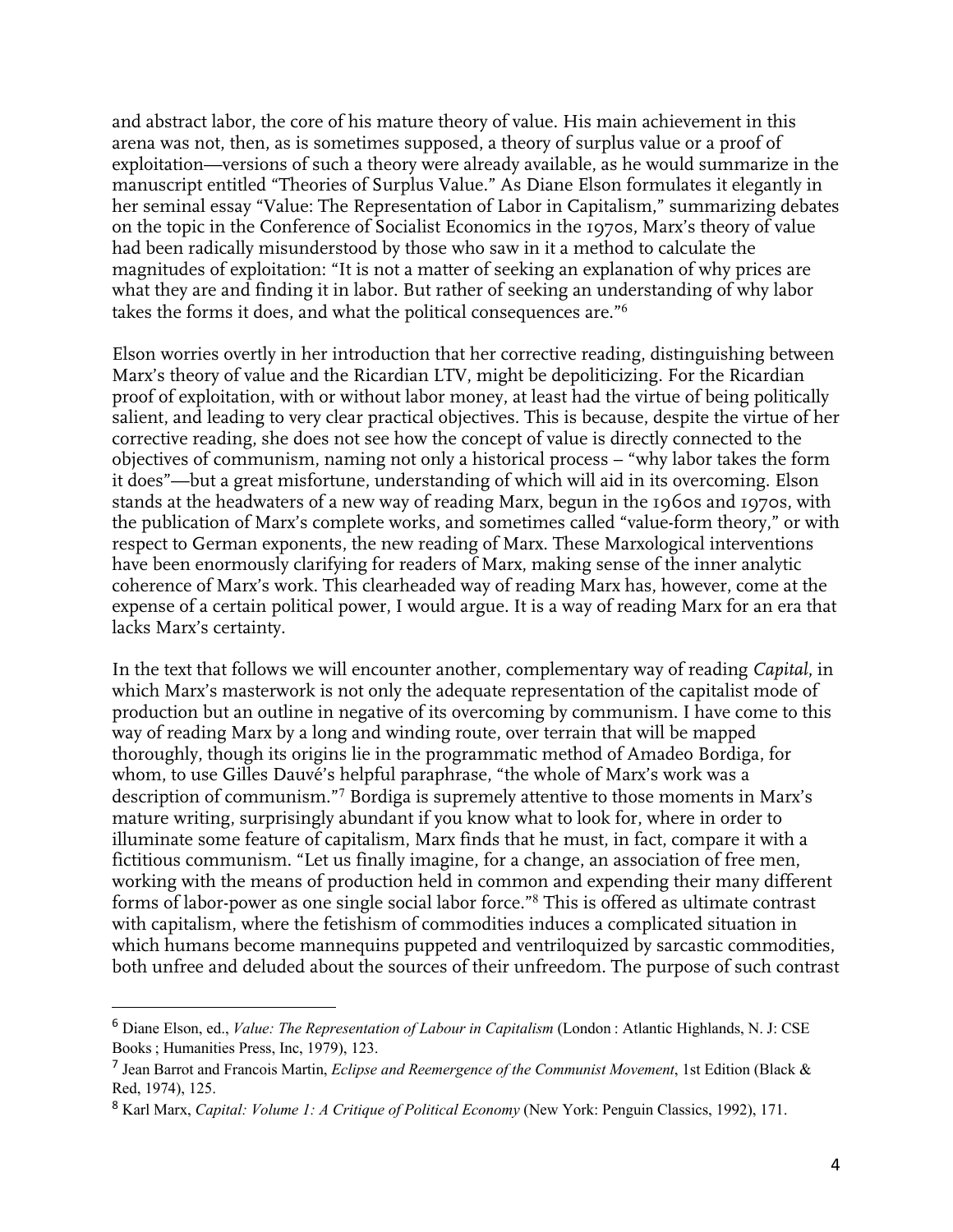is to bring out key features of the capitalist mode of production, and class society more generally, otherwise untheorizable. It is only in the light of communism that we come to see the misprisions of the commodity form for what they are: "The veil is not removed from the countenance of the social life-process, i.e., the process of material production, until it becomes production by freely associated men, and stands under their conscious and planned control." Marx therefore offers more than a description of capitalism, but one in which key predicates of communism become visible.

At stake here is less a claim about Marx's method than the method that communists should apply to the reading of Marx. For communists, the science of capitalism is the theory of the rules of a game they hope to consign to the dustbin. The goal for us is not just to enumerate those rules, nor much less to learn to play the game better, but to develop from them an understanding of how the game itself might be overcome. If it is anything for communists in the twenty-first century, it is an applied science, the science of destroying capitalism, whose descriptions of capitalism and predictions about class struggle and its unfolding have their meaning in action, in class struggle itself. And here our concern should be less about what Marx intended—science of capitalism? weapon against it? —than what we, as communists, need. We need to *know* what capitalism is, but not in order to wonder at it and enumerate its sublimities. The concept of value is nothing, for communists, if not a crosshairs that flashes red when we need to smash something.

There is also in Marx a *tendential* theory alongside the heuristic theory. The light of communism revealed for Marx a directionality to capitalist production, one that pointed toward its ruin but also its overcoming by communism. The tendencies identified are numerous and complexly entangled: immiseration and mass proletarianization, concentration and centralization of capital, globalization of trade, rising organic composition of capital, falling rate of profit, depletion of the soil, colonization and imperialism. Chief among all these tendencies, however, was the tendency for capitalism to produce its own gravediggers in the rising, militant proletariat. The tendencies are also, it should now seem needless to say, illuminated by a future communism. This is because, first, the rising proletariat is already practically oriented toward communism, and second, tendencies within capitalism lead inexorably toward communism. Tendencies are directional, and directions are not neutral, but stained with the dye of class struggle, progressive and reactive.

Much of the tendential theory has not held up, at least if read strictly, and in some instances, it must be admitted, Marx was badly wrong. But the fact that any of it has held up, despite the fact that the communist revolution has not occurred, and capitalism soldiers on long after Marx could have thought such a thing imaginable, counts as no small feat. None of his contemporaries fare better. The tendential theory must, in any case, always return to the facts of the world, of class struggle, for confirmation. But it also must know what it's looking for, where it hopes history will lead. Here again Marx can appear most grandiose when he is in fact being most modest. He need not proselytize and inveigh, draw up battle plans and programs, for the tendencies of capitalism are already doing the work of forming a resistance adequate to it. The tendential analysis is not prescriptive, but diagnostic, highlighting limits and opportunities. But these are opportunities that, for Marx, the working class must come to understand one way or another. It is class struggle itself which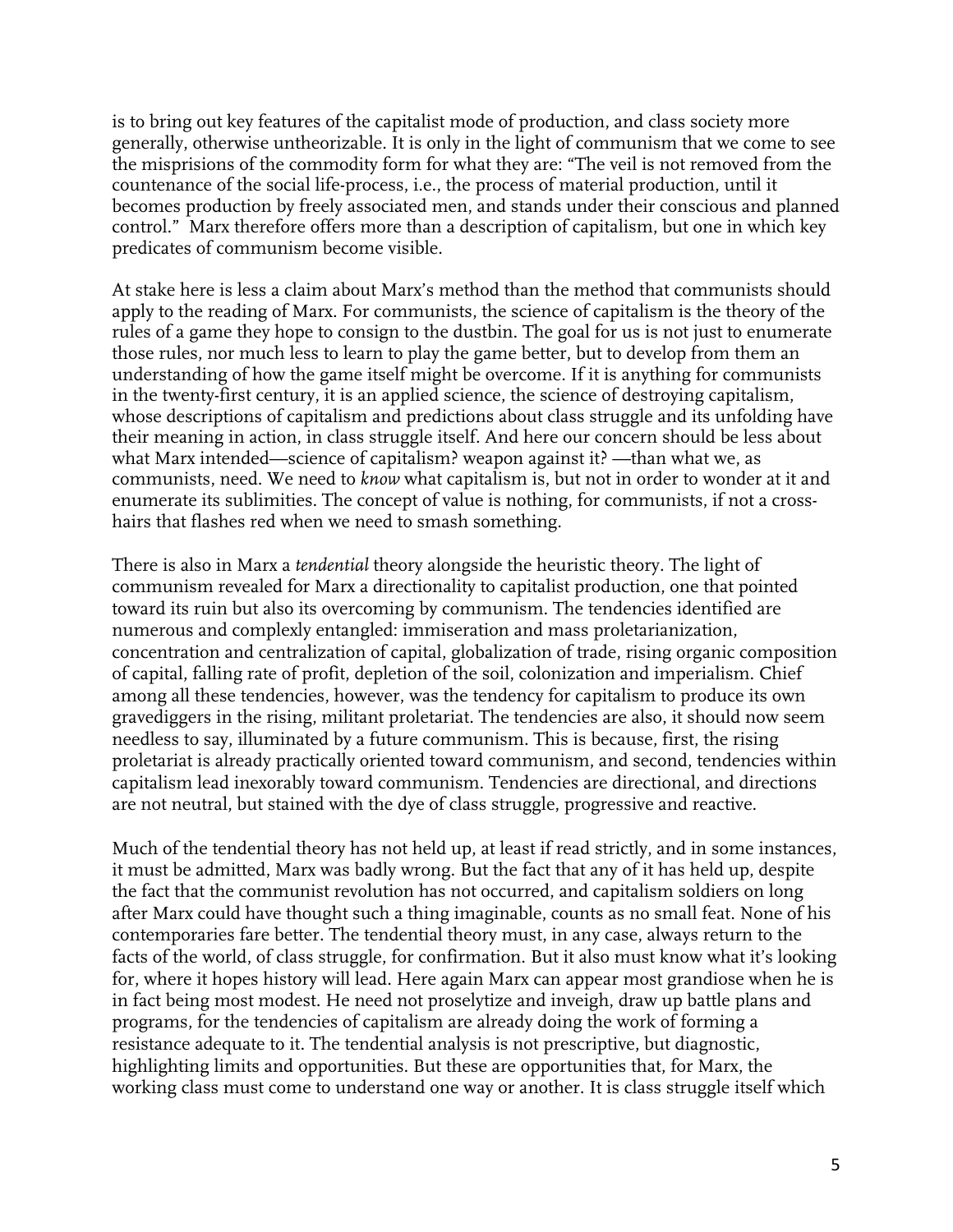brings these opportunities to mind for Marx—his work is to clarify and refine political tendencies, the communist movement principally, already in the process of formation.

Seen in this new historical light Marx concludes not only that the proponents of labor money were wrong but also that their proposals would by necessity be rejected, and were indeed already being rejected, by the new proletarian movements sweeping across Europe and the world. Labor money assumes, in its theory of exploitation, an underclass consisting not so much of wage laborers as artisans who own (or borrow) their means of production and sell their output on the market. Such petty producers were exploited by merchants and bankers offering them increasingly miserable terms, threatening them with bankruptcy and, in turn, loss of the means of production, ultimately reducing them to mere proletarians. A reform of the market, offering "fair terms" or a restoration of antecapitalist conventions of natural right, appeals to artisans because the market is the locus of their exploitation. Proletarians, on the other hand, are more likely to see their oppression as originating from production itself. As such, Marx wasn't only rejecting labor money on the plane of ideas, as practically unworkable, but also as resting on a pragmatic class basis which made its moral theories of natural right and price inapposite. The labor monetarists thought the way they did, then, according to the theory Marx develops, because of a social division of labor and a historical process (the formation of a strictly propertyless proletariat) which duped them into thinking their own ideas causes when in fact they were simply effects.

In *The German Ideology*, Marx and Engels caricatured their post-romantic contemporaries, "the type of the new revolutionary philosophers in Germany," as being like the proverbial fellow who thought that "men were drowned in water only because they were possessed of the idea of gravity."<sup>9</sup> John Gray and Alfred Darimon were thus cut from the same mold as the reactionary, bourgeois, and utopian socialists Marx and Engels took to task in *The Communist Manifesto*, and the various post-Hegelians they savaged in their other writings. Against this, uniquely in the history of radical thought up until then, Marx and Engels developed an account of history which placed class struggle and proletarian self-activity at the center of any meaningful project to overcome capitalism. It was no longer simply a matter of ideas, though ideas were very much at stake, since the matter had to be debated out in the pages of books. What mattered was class struggle, collective action, social practice.

Once the moral underpinnings of labor money are made apparent, then, the political implications of Marx's turn to economics and the critique of political economy in the 1850s makes perfect sense, coming as they do after the thoroughgoing critique of the moral, religious, and idealist presuppositions of his fellow socialists and communists that he had developed in the 1840s. Diane Elson need not be so worried, then, about losing political salience by casting off the Ricardian fetters of Marxist pseudo-orthodoxy. It's not so much that value analysis renews critical thought, or denaturalizes the economy, though it does all this. Rather, Marx's value theory offers a method by which certain socialist proposals can be put to the test. This is prediction, but only of a certain sort. It does not tell you what will happen but what must, or what can't. The test of value is a logical test—it works from the

<sup>9</sup> Karl Marx, *The German Ideology: Including Theses on Feuerbach and Introduction to The Critique of Political Economy* (Amherst: Prometheus Books, 1976), 30.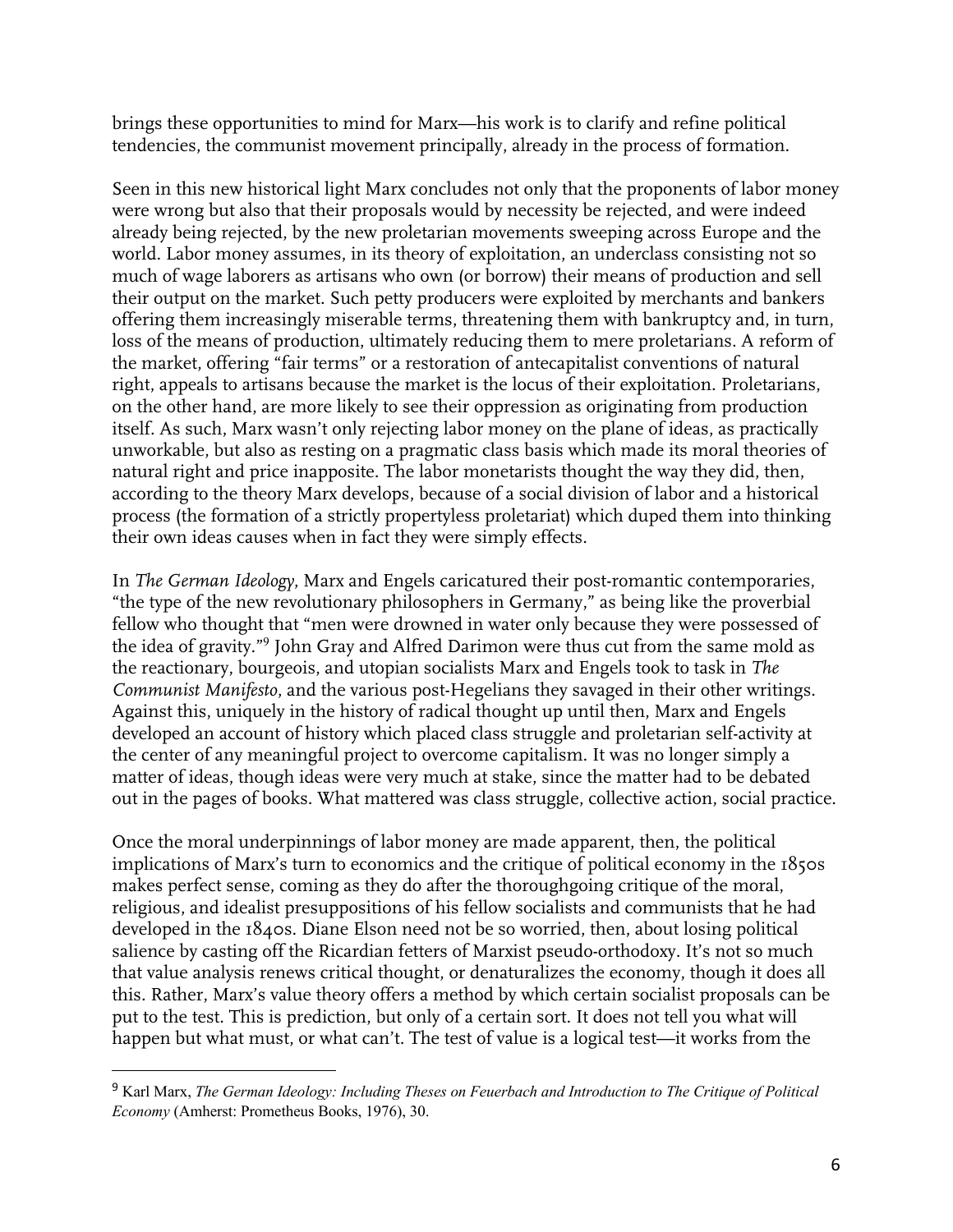definition of capitalism, its basic logical structure, in order to clarify what it would mean to overcome it. Here, however, it must be said from the start that the dialectic has betrayed many a traveler to this region, leading some to believe that the abolition of value, the sine qua non of capitalism, is itself the sufficient condition for communism when it is in fact merely a necessary one. Communism *cannot* be derived logically from the presuppositions of capitalism. There is a missing moment, an absent positive, to the inversion of value. Indeed, that missing moment is what is fundamentally missing from life not just in capitalism but in all class society.

#### **The Test of Value: Marx Against Labor Money**

The crux of Marx's critique is this: the labor monetarists identify as flaws what are in fact integral features of capitalism. There is a constitutive difference between the magnitude of individual labor exerted in producing a commodity and the magnitude of social labor—that is to say, socially necessary average labor—which the commodity commands on the market. One cannot weld closed this gap except by reforming the economy top to bottom. As long as reformers do nothing more than issue new money with new symbols on its face, market forces will invariably introduce a gap between the stated and real value of a good denominated in labor time. If markets are competitive, and sellers are allowed to change their terms and buyers to seek out the best price, a ten-hour note earned by a worker will not always command ten hours of labor but more or fewer hours depending on supply and demand. The only way to avoid this problem and still allow market determination of prices (as many of these reformers wished) would be to ensure that supply and demand were always balanced. To do so, however, is easier said than done, as this requires that raw materials, component parts, and labor are always adequately distributed across the entirety of the economy; undersupply of a component or raw material, such as cotton, will necessarily lead to an undersupply of all the goods that incorporate it, such as cotton shirts. The distortions that the reformers hope to eliminate are symptom of a malady located in production itself, cure of which would require restructuring of the entire economy, not just new types of money. Just as today new monetary theories suggest the injustices of capitalism might be overcome through a prodigious unloosening of state credit money, these nineteenth-century reformers mistake cause and effect, hoping to achieve through superficial methods something only achievable through a total overhaul of capitalism. He submits the proposals to a test of logic and discovers that they assume their conclusion:

If the preconditions under which the price of commodities = their exchange value are fulfilled and given; balance of demand and supply; balance of production and consumption; and what this amounts to in the last analysis, proportionate production (the so-called relations of distribution are themselves relations of production) then the money question becomes entirely secondary, in particular the question whether the tickets should be blue or green, paper or tin, or whatever form social accounting should take. $10$ 

<sup>10</sup> Karl Marx, *Grundrisse* (New York: Penguin, 1993), 153.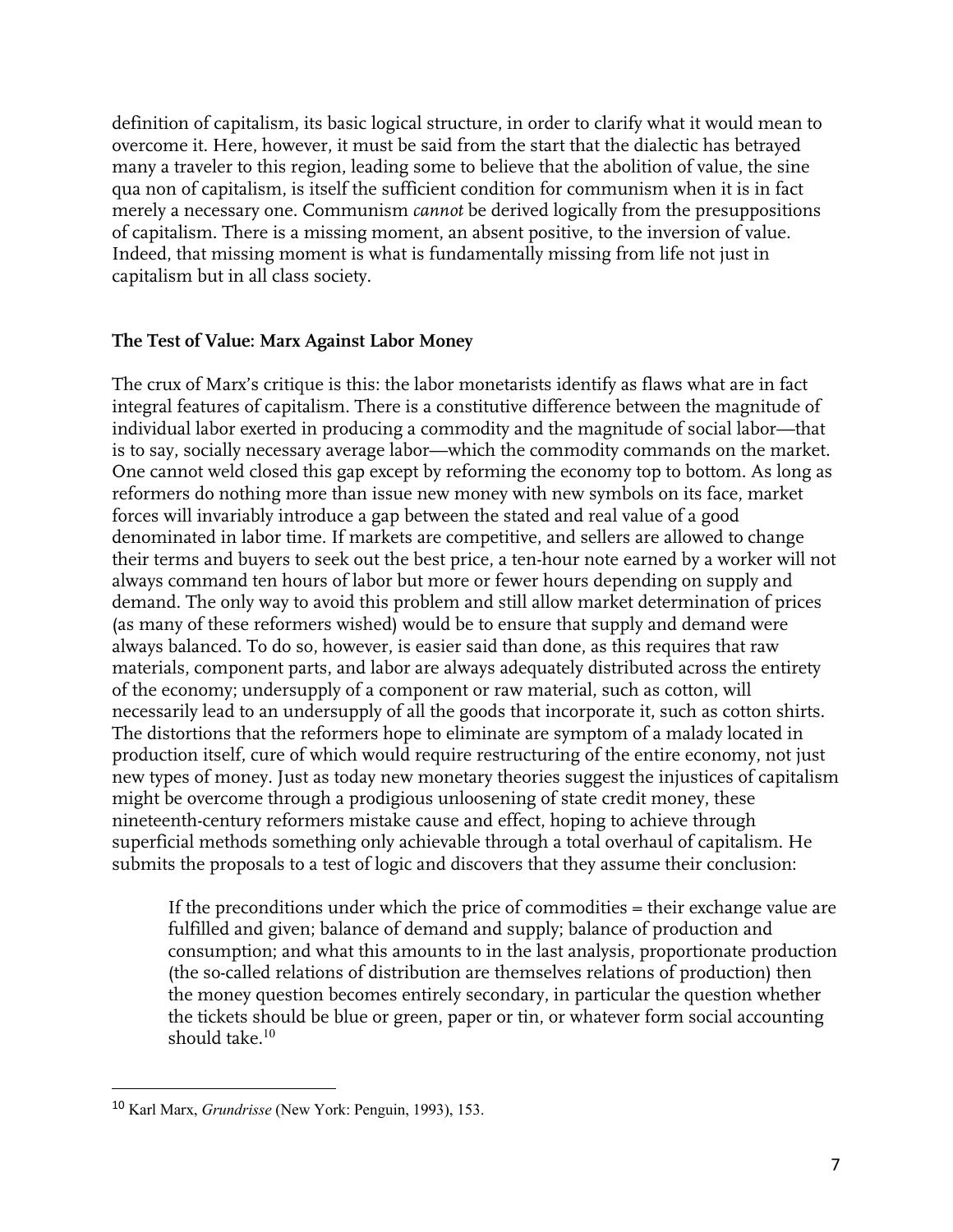In attacking these schemes, first in the manuscripts known as the *Grundrisse* and then in the *Contribution to a Critique of Economy*, he shows that far from proposing to reform capitalism they in fact implicitly describe a world in which it has been overcome.

The fact that labour money is a pseudo-economic term, which denotes the pious wish to get rid of money, and together with money to get rid of exchange-value, and with exchange-value to get rid of commodities, and with commodities to get rid of the bourgeois mode of production, -- this fact, which remains concealed in Gray's work and of which Gray himself was not aware, has been bluntly expressed by several British socialists, some of whom wrote earlier than Gray and others later.<sup>11</sup>

Labor money implies this "pious wish" because it *presupposes* a whole host of other radically transformative measures. Marx demonstrates this by submitting the proposals, as we've seen, to a speculative *reductio ad absurdum,* what we have called the test of value, and taking the reformers at their word, carefully thinking through their dynamic effect given his understanding of the *laws of motion* of capitalism. This is a speculative test, in advance of the real test, where "bankruptcy would in such a case fulfil the function of practical criticism."<sup>12</sup>

In these passages, Marx in fact offers two distinct but intrinsically linked dynamics that would scuttle labor money, and the second will be of more consequence as our story of the communist test of value progresses. Even if supply and demand are in equilibrium, there is another reason the units on the face of a labor note would not necessarily equal the real labor time involved in the production of any given purchase. In the case where producers operate with differing levels of productivity, where for example one cobbler requires three hours to make a pair of shoes that another can make in two, then the freedom of producers to set their prices and the freedom of consumers to search out the lowest prices must be absolutely restricted if the face-value of a labor note is to be trusted. Assuming that supply and demand are equal and that producers and consumers are free to do as they wish, the cobbler who can make a pair of shoes in two hours will instead demand as high a price in labor notes as is possible while still managing to undersell competitors, attracting all consumers. The cobbler who requires three hours will, in turn, be forced to lower prices in order to sell anything at all. Thus, the price of shoes in labor notes will equalize around the average labor time required to make a pair of shoes, with the one producer exchanging their shoes for more hours in labor notes than they require for their needs and the other for less.

There are only two ways around such a scenario: either one assures that every producer is equally productive—homogenizing tools, techniques, intensity of work, and workshop size for every unit—or one establishes a situation in which producers cannot price their goods variably and consumers have no choice about which goods they buy. The first scenario would require a momentous transformation of the economy, reconstructing each workshop and totally transforming the scale of production. It would also require, more problematically and more importantly for our critique, the development and enforcement of production norms that could confirm and ensure an equal intensity of work for each person. The second

<sup>11</sup> Marx and Engels, *Karl Marx, Frederick Engels*, 1994, 29:323.

<sup>12</sup> Marx and Engels, 29:232.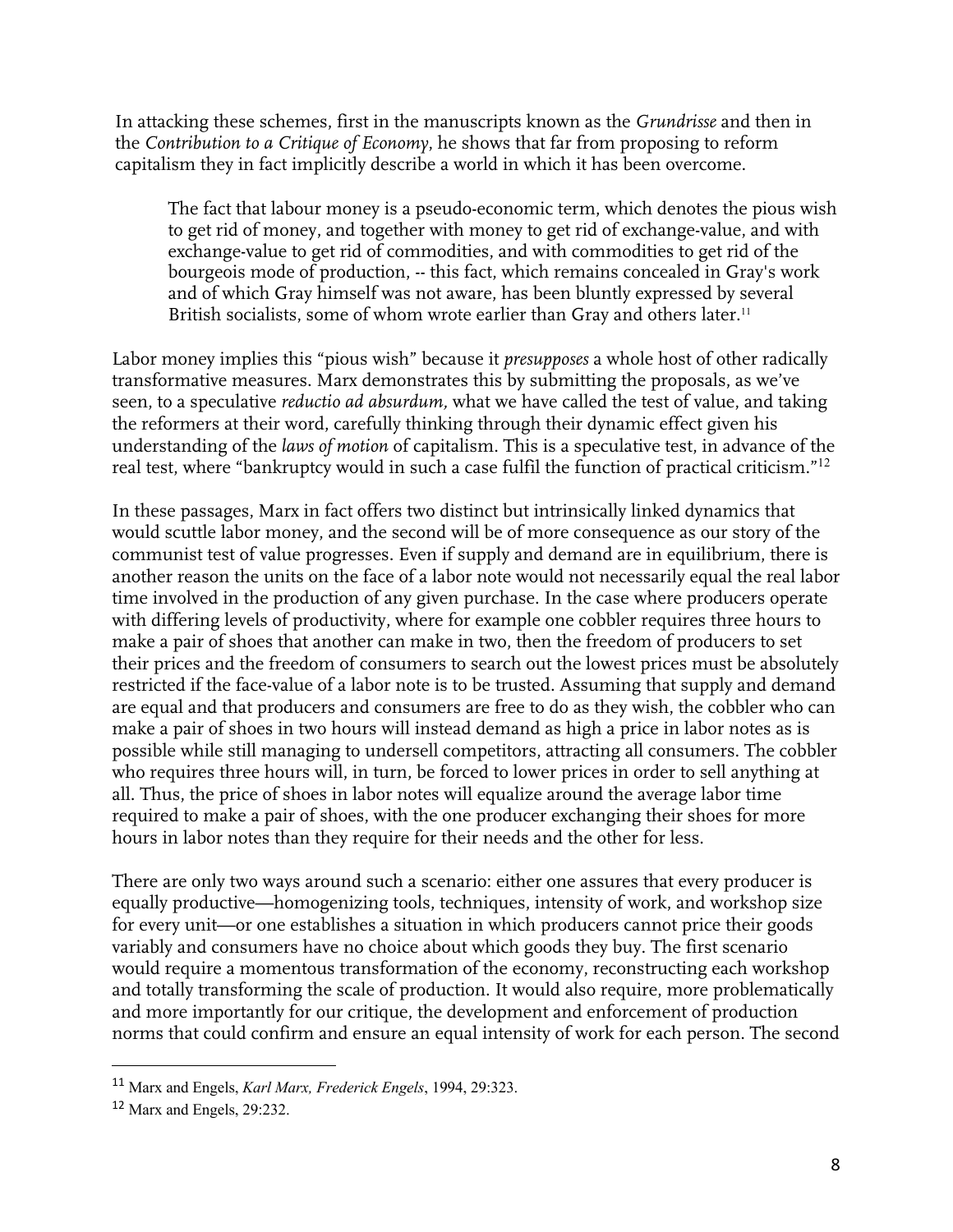scenario would likewise require a massive surveillance operation, if goods are to be accurately priced in labor hours and minutes. Unlike the first, however, it would generate destabilizing inequality, as producers could receive vastly different incomes for reasons not only to do with how much effort they applied but the tools and equipment which they could access. One worker might earn twice as much as another for the simple reason that they happened to affiliate with a factory twice as productive. Consumers, too, would find their ability to consume dependent upon their place in the queue or other sorting mechanisms, since there would need to be some way to assign different prices to different consumers.

We can summarize Marx's *reductio* to communism as follows: far from being a simple mechanism of monetary reform that would ensure a fair wage for every worker, labor money in all of its guises presupposes a thoroughgoing transformation of the economy. While many proponents of labor money understood that a central bank would need to act as buyer and seller for all goods, Marx showed that the operations needed go quite beyond this. Marx locates in Gray a pious wish for communism because such a "bank" would need to balance production across all branches of the economy and determine the demand for each type of final and intermediate good, surveil and potentially discipline workers in each workplace, and finally ensure a uniform level of technology across workshops producing identical goods. It would be more than a bank, more even than a clearing house, but rather a planning apparatus able to engage in ex ante control of production, determining all the decisions producers make. Once such a complete reconstruction has been undertaken, Marx implies, the question of labor money will seem quite secondary and perhaps no question at all. Far more important, for Marx, is the question of the oppressive or emancipatory character of the central bank in such a scenario, given the demands upon it. There are only two choices here: Marx writes that "either it would be a despotic ruler of production and trustee of distribution, or it would indeed be nothing more than a board which keeps the books and accounts for a society producing in common.<sup>13</sup>" In other words, *either* it would be a planning apparatus desperately trying to overcome through despotism inequalities baked into the material infrastructure *or* it would be a natural apparatus resulting from a society having overcome these inequalities.

The test of value is therefore a logical test, an immanent critique which, given any communist proposal for economy, reveals its presuppositions and from there constructs a speculative developmental course. If the reformers want the money to function as money, then this means it will need to fulfill certain functions, which presuppose features x, y, and z. If alternately the reformers want the money to perform a new function—that of equalizing wages around a single measure of wealth—then, alternately, as Marx demonstrates, new functions will need to be determined which, by logic, presuppose a material reorganization of the economy. From the science of value, we can develop a critical science fiction of value, tracing out the course a revolution must take by delineating certain logical points of failure, certain guardrails.

#### **The Test of Value: Marx Against Lassalle**

<sup>13</sup> Marx, *Grundrisse*, 1993, 155–56.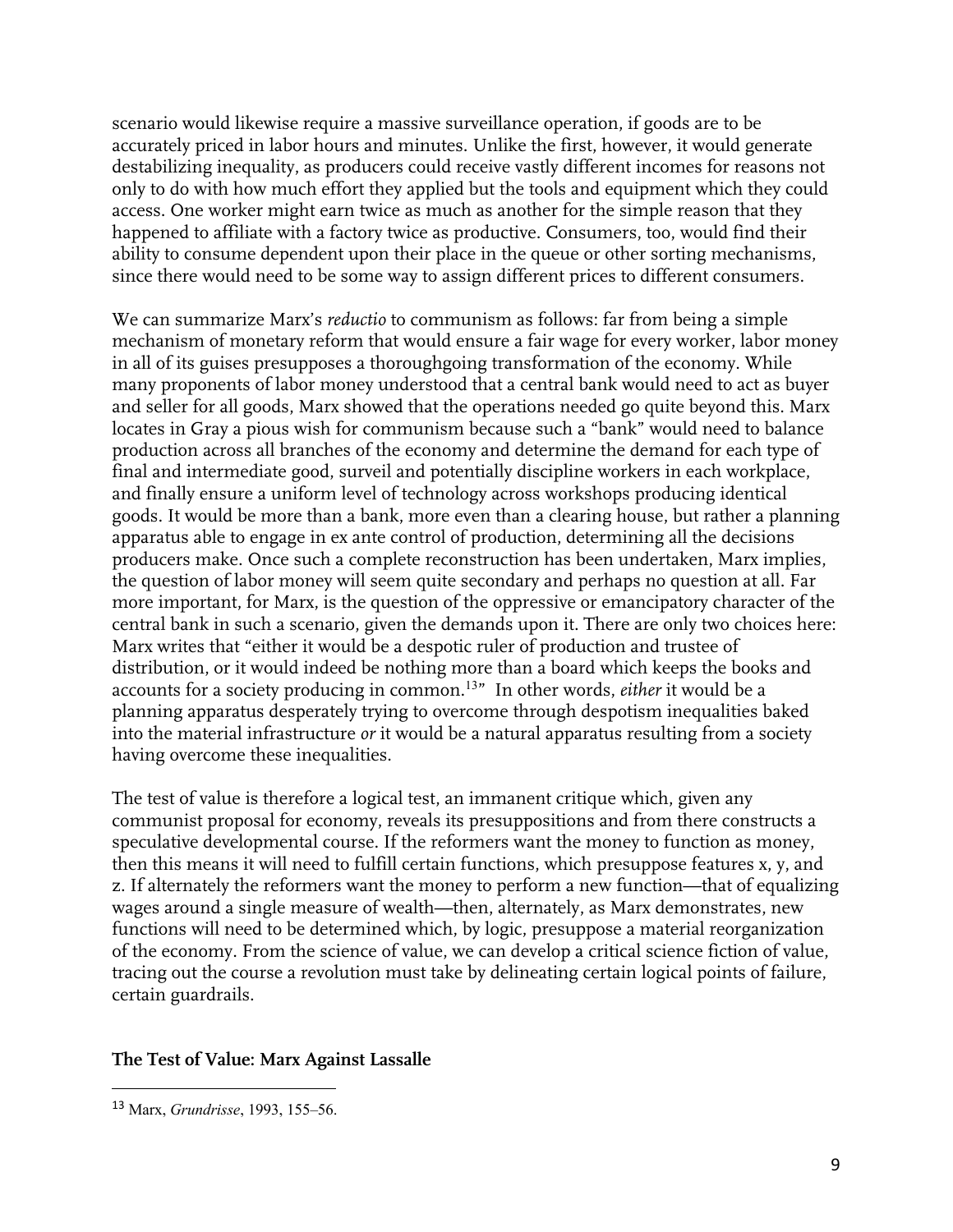These early writings on labor money are not often discussed, perhaps because they appear to contradict better known remarks Marx made a decade and a half later, in his "Critique of the Gotha Program," wherein he seems to have accepted that a transitional communist society would use "certificates" to meter and regulate the consumption of individual workers.<sup>14</sup> Marx is not by any means offering a positive program, but rather a series of corrections. The later Marx text is also a test of value—in this case, a review of the draft program of the Gotha Unity Congress of 1875, which founded the Social-Democratic Workers' Party (SPD) and the mainstream of Marxism by merging the party of Ferdinand Lasalle, Marx and Engels' main socialist opponent in Germany, with the group that Marx's close associates, Wilhelm Liebknecht and August Bebel, had formed. Engels made the text available in the 1891, after Marx had died, during a period of party debate about the subsequent program, the Erfurt Program, from which Engels felt he had, with Marx's text and his own polemics, "eliminated the last traces of Lassalleanism."<sup>15</sup>

As before, in this text, this test, Marx is eager to debunk the "Lassallean catchword of 'the undiminished proceeds of labor,'" a nonsense notion as there is no way to arrive arithmetically at a sum that is not diminished for some party. $^{16}$  There is no such thing as "a fair distribution of the proceeds of labor" nor an undiminished one (84). If all members of society are entitled to equal wealth, then the proceeds cannot be undiminished, since some members of society (children, the elderly, the infirm) do not and cannot work, meaning that equal provision for them will diminish the proceeds of others. One form of equality is in contradiction with another. Equality presupposes an inequality and this is true whatever distribution measures one chooses. Marx extends his critique of the language of natural right and natural price to an attack on the entire idea of a "fair" or "equal" wage, a foolishness with which communists dangerously confuse themselves. His endorsement of a "certificate" is an acceptance that some degree of this equal inequality will need to be tolerated inasmuch as the "birthmarks of the old society from whose womb it emerges communism" remain (85). Unlike the Proudhonian or left Ricardian labor monetarists, these certificates are not meant to fix problems—on the contrary, they express given problems and are seen as inherently injurious. The chief difference between Marx's remarks and the labor money reformers mentioned earlier is that, here, Marx presupposes a thoroughgoing reconstruction of the economy: he is operating deductively and logically from the definition of a cooperative society: "in a cooperative society based on common ownership of the means of productions, the producers do not exchange their products; just as little does the labor employed here appear as the value of these products, as a material quality possessed by them"(85). What this means is that, by definition, the certificates would not circulate—they would only be used by individual workers (or perhaps groups of workers) to measure the goods they consumed. They would not function as money to regulate the

<sup>14</sup> Karl Marx and Friedrich Engels, *Collected Works. Volume 24, Volume 24,* (London: Lawrence and Wishart, 1989), 75–99.

<sup>&</sup>lt;sup>15</sup> Friedrich Engels, "Critique of the Gotha Programme - Foreword," accessed February 25, 2021, https://www.marxists.org/archive/marx/works/1875/gotha/foreword.htm.

<sup>16</sup> Marx and Engels, *Collected Works. Volume 24, Volume 24,* 83.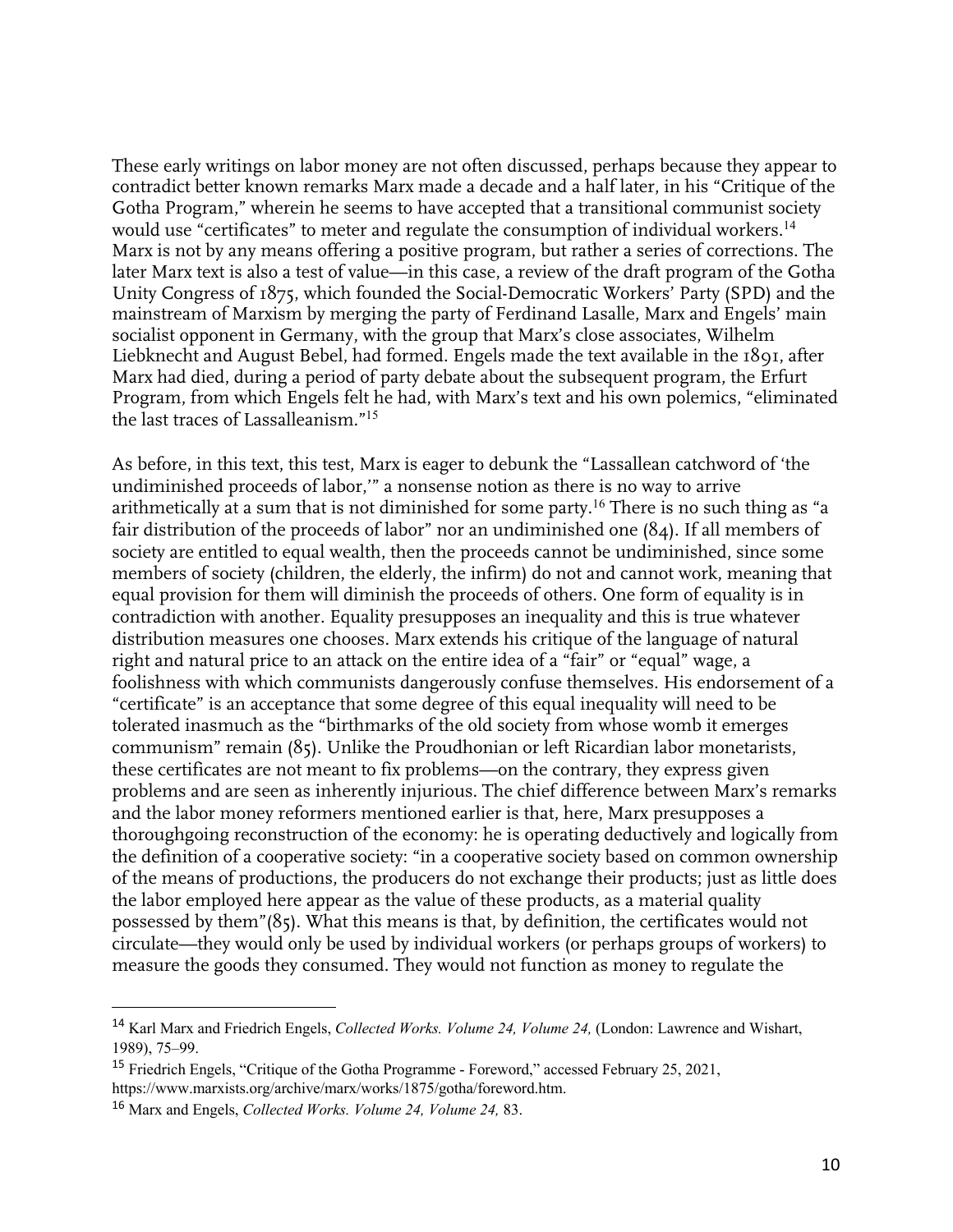distribution of raw goods and unfinished products between separate productive units, and therefore they could not function as capital.

This is all very important for Marx, because in the fifteen years since he first began serious work on the critique of political economy, he has developed his earlier distinctions considerably. In these mature texts, in the published and unpublished drafts of *Capital,* he has come to discern, between abstract labor and concrete labor, between the value of labor power and the value product of labor, a positive social form, which is not simply a magnitude, but an impersonal power that comes to seem a "material quality" of the commodities themselves and therefore coordinates and regulates otherwise uncoordinated collective production. He can speak confidently of the capitalist economy as organized by certain "natural laws" that are, in fact, historically produced. The key difference between the schema he critiques in his earlier work and the scenario that he envisions in "The Critique of the Gotha Program" is that, in Marx's view, the "law of value" would not obtain, because in this situation money and commodities would not serve as an impersonal power, coordinating otherwise uncoordinated function through after-the-fact distribution. Where profit, price, and wage function automatically, compelling the actions of capitalists and laborers, Marx imagines instead conscious decision, free association, deliberate calculation, choice.

The language Marx uses here is nearly identical to the riddling passages in *Capital* Vol 1 on the "fetishism of commodities," which "conceals the social character of private labor and the social relations between workers, by making those relations appear as relations between material objects, instead of revealing them plainly."<sup>17</sup> The two passages are even more deeply connected, as this section of *Capital* is, along with the *"Critique of the Gotha Program*, among the handful of places in his late writing where Marx discusses communism directly. The mystifications of capitalism, the "magic and necromancy that surrounds the products of labor," can only be made visible by way of contrast with "other forms of production" including an "association of free men." It is in the light of these other social arrangements that we see not only the historical specificity of capitalism but the specific horizon of its overcoming by communism.

In both texts the test of value requires speculation and imagination, not just analytical acuity: "Let us finally imagine, for a change, an association of free men, working with the means of production held in common" (171). This is the sentence Penguin put on the back of my tattered copy of the book of the volume, choosing to excerpt a moment in the text where speculation about communism is recruited in order to highlight elements of capitalism, but the speculative relationship can work the other way, too, as Marx shows in the *"*Critique of the Gotha Program." The test of value is something other than historical narration, however—Marx doesn't show us the historical particularity of the capitalist mode of production by putting it in historical sequence. Rather, he offers a series of analytical distinctions, asking us to consider "forms" of production, but not modes (*Produktionsformen* not *Produktionsweisen*), the first of which, "Robinson on his island," is entirely synthetic, drawn from the pages of bourgeois fiction, and chosen to mark a contrast with the "magic

<sup>17</sup> Marx, *Capital*, 168.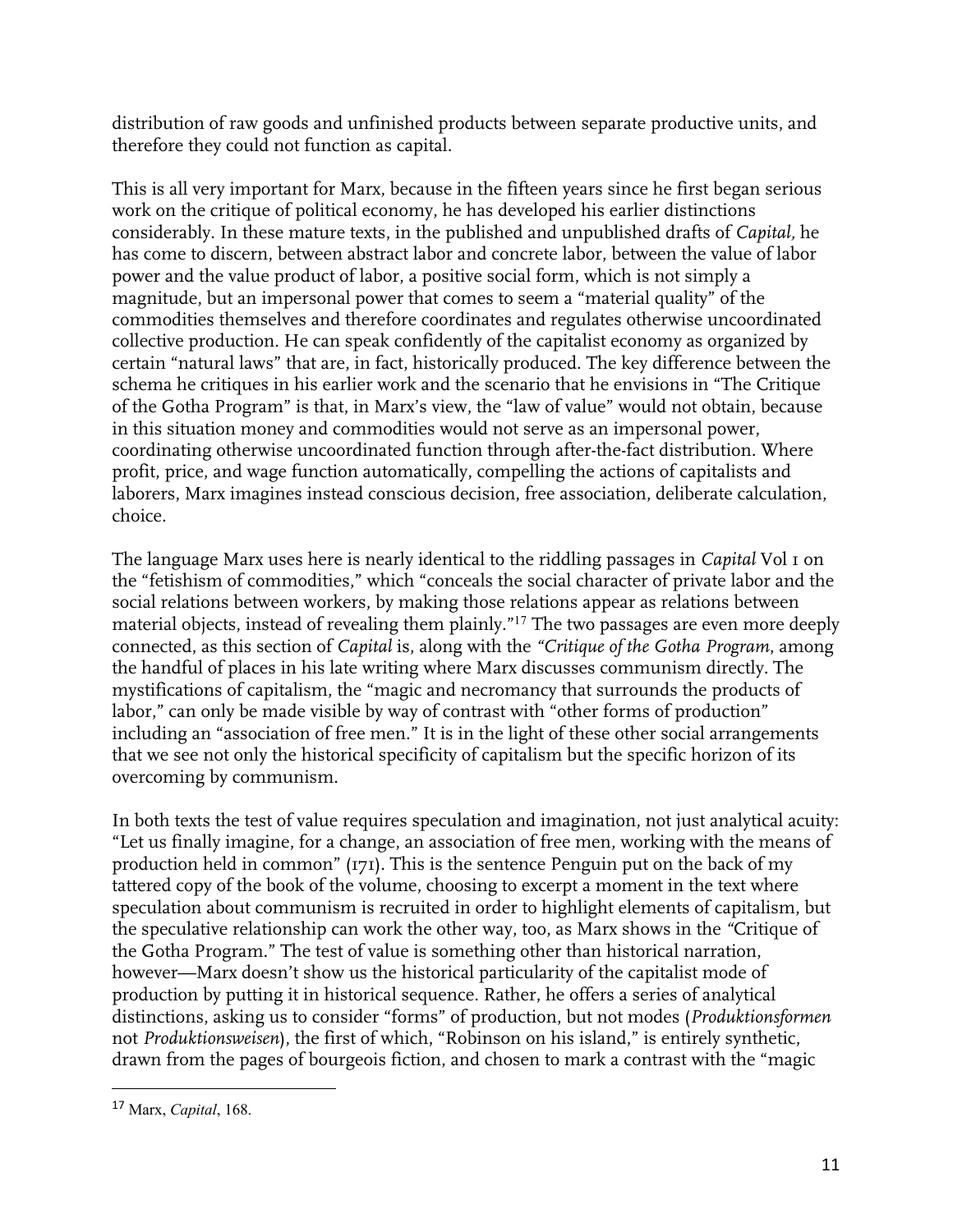and necromancy that surrounds the products of labor on the basis of capitalist production." Crusoe is bourgeois economics as it sees itself and as it sees man, self-knowing and selfpossessing, able to record his actions with his diary and his timepiece and to measure the products thereof precisely. But Marx also makes clear that relations can be transparent without being tractable, as in "medieval Europe" where "we find everyone dependent" but where the products of labor are quite transparently distributed among lord and vassal. The same is true of "household production" where labor is organized and wealth distributed according to an organic and transparent division of labor in which individuals are not free, but bound to their location. Only in a "form" of production that is synthetic, like "Robinson on his island," but made real by history, do we find "free men, working with means of production held in common and expending their different forms of labour-power in *full selfawareness as one single social labour force*" (italics mine). These distinctions are important because they mean that one might abolish the law of value and its impersonal domination without at the same time abolishing dependency and domination. Only with "free association" do transparency and tractability, self-consciousness and activity, coincide. As he emphasizes later: "the veil is not removed from the countenance of the social life-process, i.e., the process of material production, until it becomes production by freely associated men and stands under their conscious and planned control."

These passages are essential to illuminating Marx's thinking in his brief remarks in the "Critique of the Gotha Program," and understanding what's at stake when he suggests that in free association labor no longer appears as a property of things. They also illuminate that for Marx the utility of value-analysis has remained political through and through. The problem, however, as should be clear from Marx's speculative analysis, is that the abolition of the law of value is not identical to free association. There are forms of heteronomy beyond the law of value, thousands of years of them in fact, and though capitalism is the only form in which such heteronomy takes shape as impersonal domination, we cannot rule out the possibility of a non-capitalist or perhaps post-capitalist impersonal domination, a naturalized social law that operates through means other than value but that is nonetheless regulative and reproductive of class society. Abolition of the law of value leaves a remainder, and it is from and against this remainder that communism must be made.

A corollary point is that Marx could be wrong here, but for the right reasons. If the form of production employing labor certificates were neither transparent nor tractable, and if furthermore impersonal forms of domination still persisted in such a state of affairs, then it would fail if not the negative test of value then the positive test of communism. Here though as Marx affirms in each of texts quoted, no determination can be made through an examination of distribution alone. The very concept of distribution implies that products are distributed to consumers *post festum*, after production decisions have been made. But the dimension of freedom concerns both ex post and ex ante decision, not just what people consume but what kinds of activities they will perform, and under what conditions. It is the organization of the entirety of social production that is far more significant. If I freely engage in collective production with others, based on my own free intention, and use a piece of paper to ensure that I do not consume so much that others suffer, this is no matter at all. But if that piece of paper is expected, all on its own, to force me to do something I would not otherwise do, then we have a serious problem. This is why Marx insists that the certificate is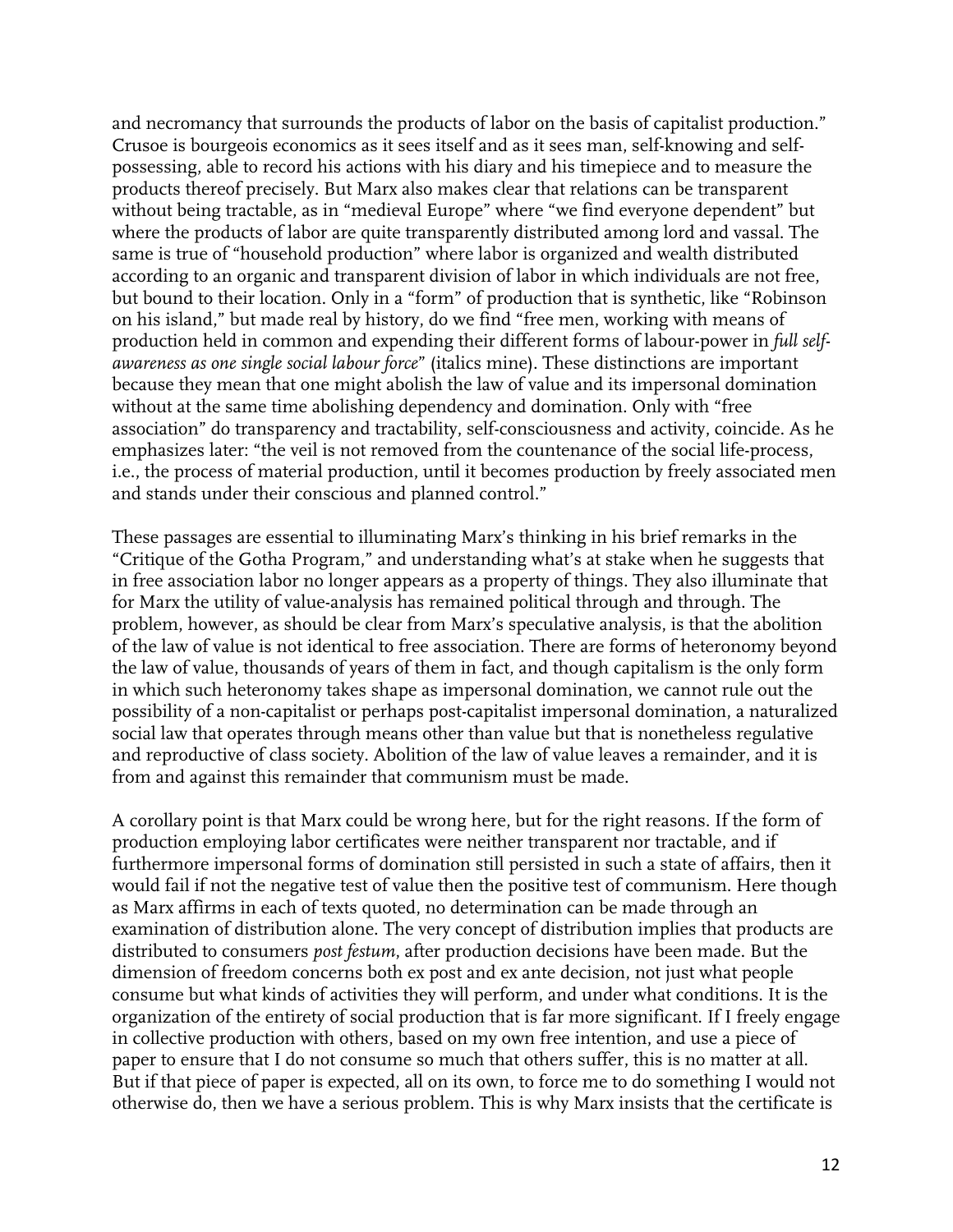in fact a superficial technical concern, subordinate to the underlying organization of the economy.

## **The Test of Value 3: Marx and the GIK**

The most serious attempt to flesh out the ideas in the "Critique of the Gotha Program" was conducted fifty years later by German proletarian militant Jan Appel, who came from an SPD family, that is, a family of proletarian socialists stamped by the lines of struggle indicated in the program Marx criticized and Engels reformed.<sup>18</sup> Working in a naval shipyard under military command in Hamburg at the end of WWI, he participated in the strikes that brought the war to an end, organizing within his workers' council, then later with the revolutionary shop stewards' movement and the Spartacist League. In Hamburg, after the January rising in Berlin was put down by the *freikorps,* he stormed a military barracks, distributing arms to the workers, who were then demoralized and disorganized by the trade unions. From there, he concluded that these organizations, product of the nineteenth century workers' movement, were as good as useless, able only to work within the framework of the bourgeois state. He and other left communists advocated instead for the formation of radical factory-groups (*Unionen)* which could help consolidate the power of the workers; councils and organize the transition to a socialism directed by the council.

These preliminary hypotheses were confirmed, the following year, during the disaster of the Ruhr uprising, when a Red Army of insurgent workers formed in the Ruhr mining area in response to an attempted coup, overtaking police stations and army barracks, only to be disarmed by the newly-formed Communist Party (KPD) and then massacred at the behest of the Social Democrats by the army and the proto-fascist irregular *freikorps*, returned from marauding in the Baltic*.* In response, Appel and the left-wing majority of the KPD split from the party, forming the left-communist, anti-trade union, and antiparliamentary KAPD, in April 1920, which sent him to Russia to testify about the treason of the KPD. With the British and American fleets still participating in the blockade of Russia, the only route open to Appel and his fellow delegates was through the North Sea, around the north coast of Norway and through the icebergs of the Arctic toward the Siberian port of Murmansk, from which the American fleet had just departed. They stowed away on a North Sea herring boat, the S*enator Schröder*, docked in Cuxhaven, whose crew was largely sympathetic to the cause, then hijacked it, navigating the last leg of the route without charts, as revolutionaries often must. They arrived in the Russian port of Alexandrovsk, which the communists had newly retaken, on May 1, 1920.

They did not, unfortunately, receive a sympathetic hearing in Russia. Lenin greeted the "comrade-pirates" warmly but dismissively, reading to them from the pages of a manuscript he had written partly in response to the founding of the KAPD, *Left-Wing Communism: An Infantile Disorder*. Appel returned to Germany and to clandestine work in the Ruhr and the

<sup>18</sup> Philippe Bourrinet, *The Dutch and German Communist Left (1900-68)* Historical Materialism Book Series, volume 125 (Leiden ; Boston: Brill, 2017), 288–89; "Autobiography of Jan Appel," libcom.org, accessed February 26, 2021, http://libcom.org/library/autobiography-jan-appel.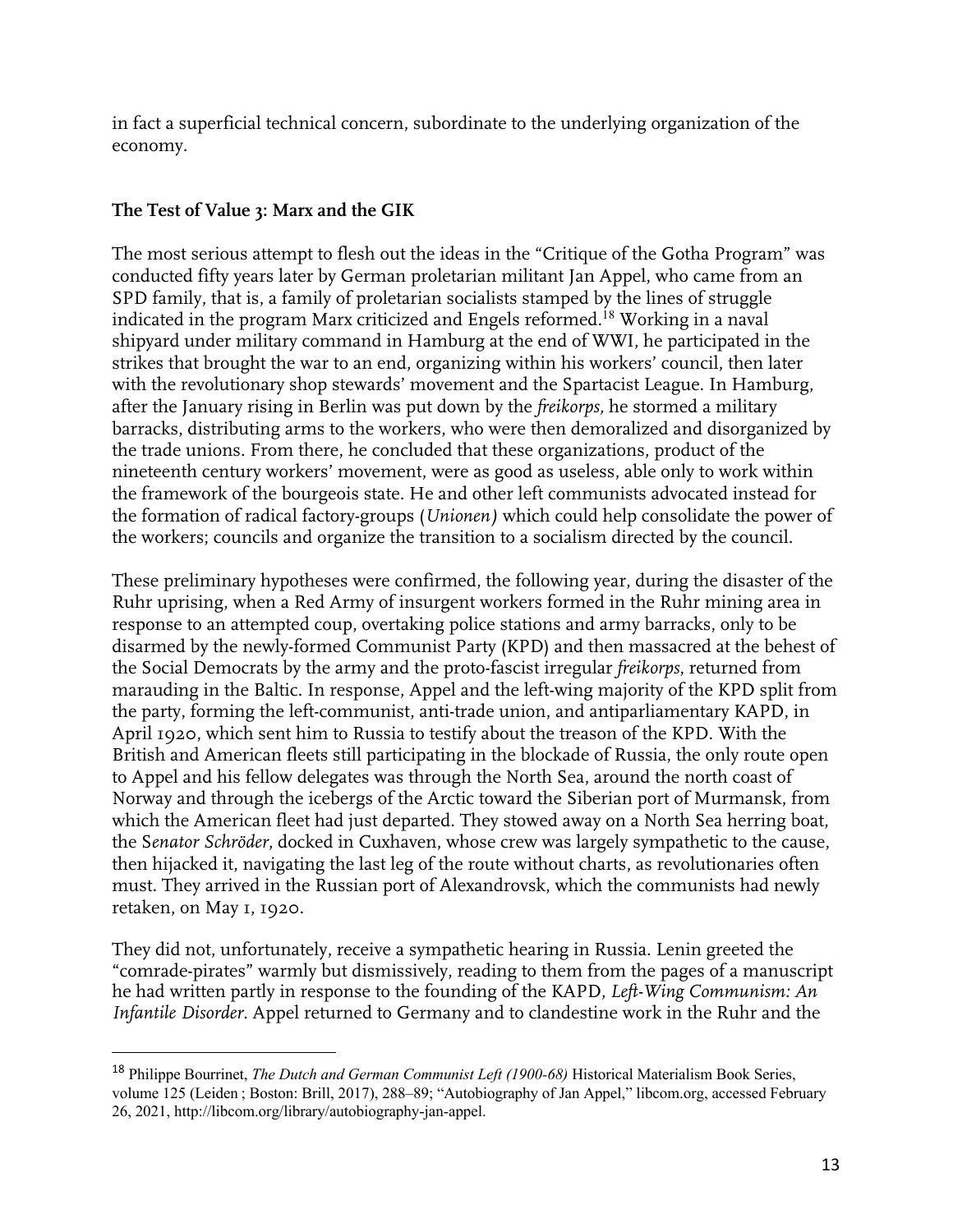Rhine, where he was arrested by the French occupying army and deported to Hamburg to stand trial for his piracy.<sup>19</sup> While in jail, in 1924, he tells us, he reflected on his experiences and the fate of the revolution, now definitively finished, he "found the opportunity to study Volumes I and II of Marx's *Capital.*"<sup>20</sup> Coming to understand the history of capitalism as one of increasing dispossession, and the concentration and centralization of capital in the hands of the ruling class, he was forced to conclude that the Russian Revolution had not annulled dispossession and in fact had exacerbated it. "The most profound and intense contradiction in human society," Appel concludes, "resides in the fact that, in the last analysis, the right of decision over the conditions of production, over what and how much is produced and in what quantity, is taken away from the producers themselves and placed in the hands of highly centralised organs of power . . .This basic division in human society can only be overcome when the producers finally assume their right of control over the conditions of their labour, over what they produce and how they produce it." Though the debate was raging about the character of the Soviet Union, it was "a wholly new conception to concentrate one's attention upon the essence of the process of liberation from wage-slavery, that is to say, upon the exercise of power by the factory organizations, the workers' councils, in their assumption of control over the factories and places of work."

He is in prison writing this document, coming to terms with the failure of the revolution, at the same time Adolf Hitler is serving a prison sentence for his role in the Beer Hall Putsch. Whereas conservative elements within the army before 1923 had contemplated an insurrectionary path to power, Hitler from that moment decides that a parliamentary supplement to Nazi street power is sufficient. Appel's conclusions are entirely opposite—a communist movement, unlike a movement to reinstantiate class power, can't use those mechanisms; it must root its power in the economic apparatus. Appel takes the manuscript he has produced with him to the Netherlands, fleeing the deteriorating conditions in Germany. There, he joins with the Groups of International Communists and together they discuss and revise the text over a four-year period, publishing it as *Fundamental Principles of Communist Production and Distribution (*hereafter *Grundprinzipien)*, and effectively disseminating it among the council communist milieu as a preliminary program. 21

At the center of the treatise is Marx's labor certificate and a continuous pricing of all consumer goods in terms of the "average social hour of labor." Workers are paid according

<sup>20</sup> "Autobiography of Jan Appel."

<sup>&</sup>lt;sup>19</sup> The Ruhr region was not only the economic powerhouse of Germany, but a vital economic center for all Western Europe, hence the Entente's insistence on demilitarization of the region and its reoccupation by the French following the Ruhr rising. Revolution that had such an area at its center would become necessarily international. Insurrection in the Ruhr and the Red Army's advance through Poland were in hindsight the only two paths for the world revolution. Hence, Appel's focus there, and its prominence in the best histories: Gilles Dauvé and Denis Authier, *The Communist Left in Germany 1918-1921*, https://www.marxists.org/subject/germany-1918-23/Dauvéauthier/index.htm; Pierre Broué, *The German Revolution, 1917-1923*, Historical Materialism Book Series 5 (Leiden ; Boston: Brill, 2005), 357–78,; Werner T. Angress, "Weimar Coalition and Ruhr Insurrection, March-April 1920: A Study of Government Policy," *The Journal of Modern History* 29, no. 1 (1957): 1–20.

<sup>21</sup> Gruppe Internationaler Kommunisten (Holland), *Grundprinzipien kommunistischer Produktion und Verteilung* (Neuer Arbeiter-Verlag, 1930). The English translation was not released until 1970: "Fundamental Principles of Communist Production and Distribution," libcom.org, accessed February 26, 2021, http://libcom.org/library/fundamental-principles-communist-production-gik.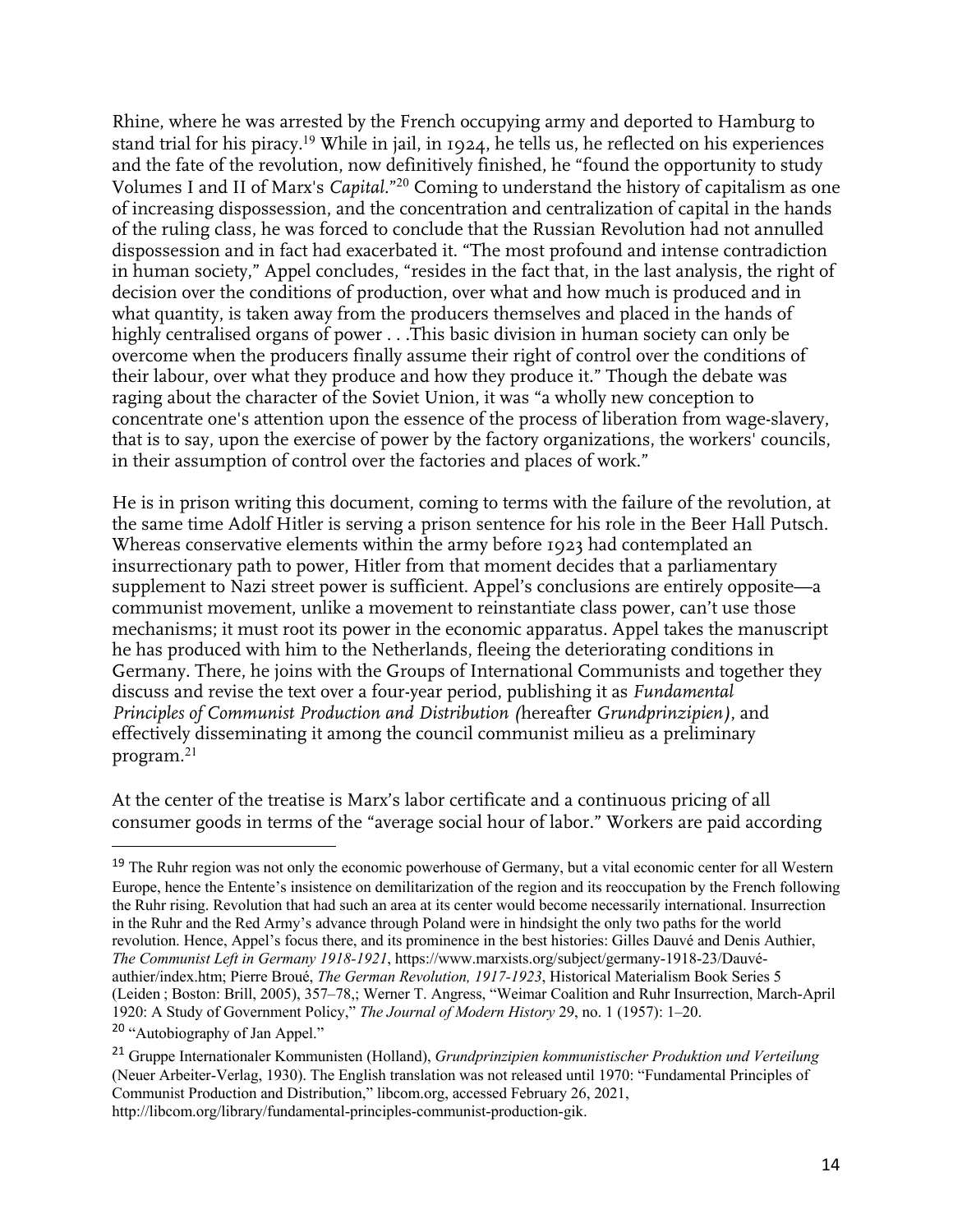to their actual (real time) hours worked but goods are distributed according to their average production time. For one hour of work, one receives goods worth an "average social hour of labor." Like Marx, the authors recognize that it is impossible to return to each worker the "undiminished proceeds of [their] labor." Before distribution for individual consumption can occur, numerous deductions from the total social product must be made: for the needs of those who cannot work, such as the infirm, the elderly and children, for general social goods such as hospitals, schools and libraries that are provided free of charge, for the work of administration and distribution, and finally for whatever expansion of total or per capita production need be undertaken, if any. If the remaining product is distributed equally to workers, according to time worked, regardless of productivity, then the ratio of all these deductions to the total product determines a "Factor of Individual Consumption" – that is, the fraction of an average hour of social product which workers receive for every real-time hour worked. If twenty percent of the total social product is deducted for these general costs, then the FIC is four-fifths, meaning at the end of a forty-hour week the worker will receive labor certificates for thirty-two hours of average social labor. They will be able to consume goods that took, on average, thirty-two hours to produce. Implicitly, the workers consume these extra eight hours as well (or will, eventually) but they do so collectively, rather than individually.

This gap turns out to be the source of a novel invention, unique to the *Grundprinzipien*. Where the GIK document is original, and departs from Marx, is that the necessity of these deductions allows the authors to introduce an important distinction, between "productive establishments" and "establishments for general social use (GSU)" The former produce goods for distribution via labor certificates as well as the means of production which those goods require: food and clothing, iron and cotton. The latter produce goods that are distributed freely, to any and all who need them: education, healthcare, administration. Productive establishments must, of course, direct some portion of their output to support GSU establishments, and as such the divisions between the two types of establishment and their eventual use does not line up with output neatly. Furthermore, workers in both types of establishment are compensated in labor certificates for time worked. The output of GSU establishments only counts, then, inasmuch as it decreases the FIC. This output, which includes all of the goods these establishments consume as well as the consumption of their workers, is paid for by everyone rather than individually, and thus counts as a free gift. Eventually, according to the *Grundprinzipien*, as productivity increases, food, housing, clothing, transportation, and other basic goods and services, can be distributed freely and upon request rather than in exchange for labor certificates. As more and more branches of production convert to GSU production, the FIC falls, and the system of council communism moves toward a transcendence of labor certificates. The authors of the *Grundprinzipien* seem to think that free access and certificateless distribution is an asymptote which the curve of productive development never quite reaches, since the production of specialty items that only a few workers desire can never be done on a GSU basis. Thus, certificates will remain in use for some small portion of special needs, while the majority of what workers consume will be available on demand and without restriction. The *Grundpinzipien* therefore takes very seriously Marx's claim that the certificate is only a transitional state of affairs.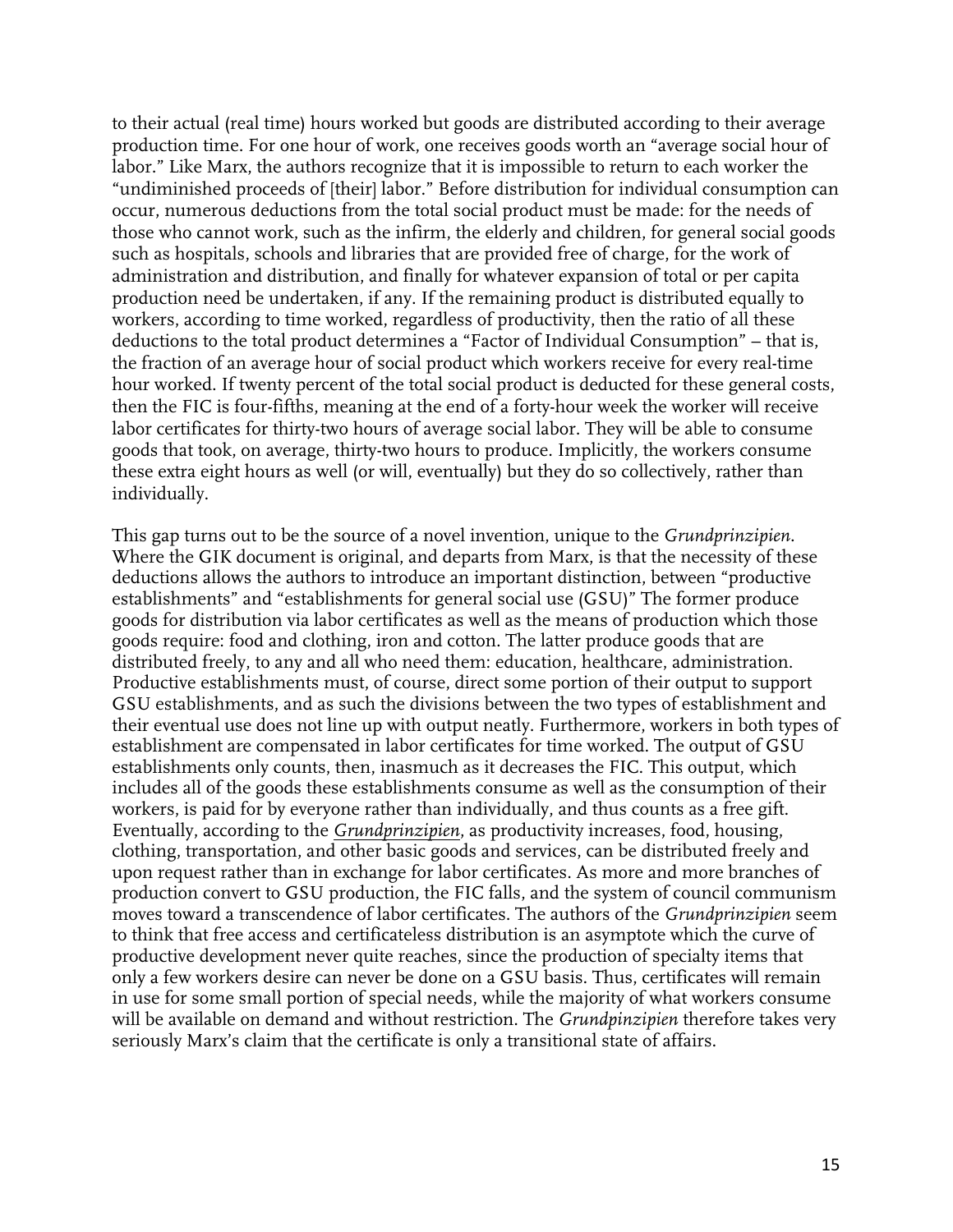Appel claims not to have read "The Critique of the Gotha Program" until he was preparing the manuscript for publication. Nevertheless, he was able derive all of the features of Marx's writing on labor certificates from a careful reading of the Crusoe passage in C*apital* Volume 1. Appel's text is remarkable in that uniquely among contemporaries it underlines the crucial connection between transparency and tractability in Marx's account of planned economy, and also understands that at stake is the concept of *value*, which they insist does not obtain in their schema, since the exchange ratios between two commodities are not expressed in terms of yet a third commodity, but are rather expressed directly. Appel and his co-authors understand that for Marx, the "law of value" is a structure of heteronomy, "a system which raises itself as an alien force over producers," compelling action. In the system they propose, on the other hand, "in a society in which the relations of the producers to the product is directly expressed," this danger does not exist. Anton Pannekoek, who originally thought labor-time bookkeeping a rather trivial question, but was convinced by Appel that it was central, articulates why value does not obtain in the GIK scheme:

In a society where the goods are produced directly for consumption there is no market to exchange them; and no value, as expression of the labor contained in them establishes itself automatically out of the processes of buying and selling. Here the labor spent must be expressed in a direct way by the number of hours. The administration keeps book [records] of the hours of labor contained in every piece or unit quantity of product, as well as of the hours spent by each of the workers. In the averages over all the workers of a factory, and finally, over all the factories of the same category, the personal differences are smoothed out and the personal results are intercompared…. As a plain and intelligible numerical image the process of production is laid open to everybody's views. Here mankind views and controls its own life. What the workers and their councils devise and plan in organized collaboration is shown in character and results in the figures of bookkeeping. Only because they are perpetually before the eyes of every worker the direction of social production by the producers themselves is rendered possible. $^{22}$ 

The key difference here is that the determination of prices does not take place automatically and invisibly. It is not effected through the "lawful" behavior of the market, but rather through the decisions of workers and consumers, actions which can change the relevant numerical values. The process does not take place behind the backs of the workers but rather consciously.

### **The Test of Value 4: Bordiga against the GIK**

As fascism, Stalinism, and liberal capitalism vied for control of Europe and the world, the story of the Dutch and German communist left, who refuse to join the popular front, was largely forgotten. In France during the 1950s and 1960s, there was a revival of interest in council communism, at first centered around the group *Socialisme ou Barbarie*, and then, in

<sup>22</sup> Anton Pannekoek and Robert F Barsky, *Workers' Councils* (Edinburgh, Scotland; Oakland, Calif.: AK Press, 2003), 27.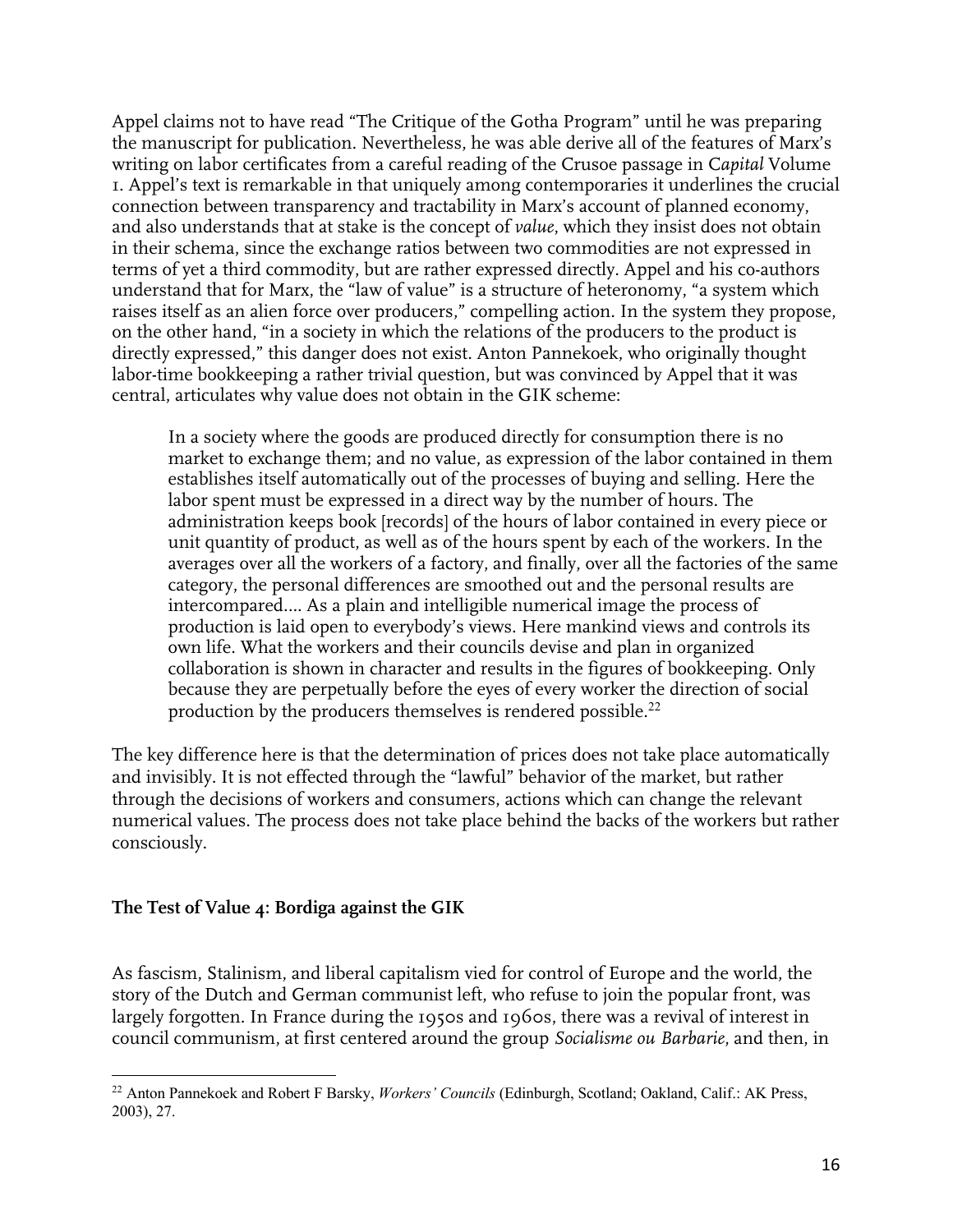the 1960s become general, chiefly because of the adoption of a modified council communism by Guy Debord and the other writers associated with the Situationist International. The documents of the Dutch-German left had already received greater scrutiny by French language publications in the 1930s, chiefly due to the presence of Italian left communists in Belgium and France. Exiled from Italy by Mussolini after 1926, communist workers associated with Amadeo Bordiga and the left fraction of the Communist Party of Italy (the "sinistra Italiana"), settled in Belgium and France, producing a number of journals in French, among them *Bilan.* Although the *sinistra Italiana*, barred from Italy until 1943, is sometime diametrically opposed to the Dutch-German left in its interpretation of the world revolution of 1917, remaining fundamentally faithful to the theses of Lenin's *State and Revolution,* the two positions are brought into contact by virtue of their shared critique of the Soviet Union as state capitalist, a position held by few other Marxist groups at the time.

Sente back to Moscow on behalf of the KAPD in 1921, and traveling by legal means, Jan Appel reiterates the party's principled opposition to all work with trade-unions or participation in elections. The trade-unions and the SPD are the product, Appel tells the Comintern, of the nineteenth-century workers' movement, which hoped to improve the position of workers within capitalism not abolish it.<sup>23</sup> One therefore selects representative who know how to operate in parliament, and negotiate with the bourgeoisie, but who are illequipped to conduct a revolution. The emergence of the workers' council, which has the capacity to organize the entirety of the working class and allow them to participate directly in the course of the revolution, obviates these antiquated mechanisms. The role of the party must be to assist the transition to council power, not negotiate or temporize.

Bordiga is likewise an intransigent, a maximalist, committed (at least until 1926) to immediate revolutionary action. But because of the peculiarity of the revolutionary wave in Italy, Bordiga comes to associate the workers' councils with mutualism, syndicalism, and cooperativism, not recognizing the genuinely communist character of councilar power.<sup>24</sup> In the north, after the war, particularly in Turin and Milan, Italy saw a council movement easily as explosive as that in Germany, in which as many as half a million workers occupied their factories, demanding they be turned over to workers' control. The Socialist Party vacillated, countenancing the councils but refusing to go on the offensive, and as such the movement was crushed. Bordiga drew from this experience that what the workers' movement lacked was not councilar power but intransigent, revolutionary leadership in the party. Once the Communist Party of Italy formed, Bordiga's left fraction would retain numerical majority until 1923, but eventually, once the Comintern switched to the policies of the United Front, Antonio Gramsci's *L'ordine nuovo*, oriented to the trade unions and antifascism, became dominant. Because of Gramsci's support for the factory councils in Turin, which he saw as the immediate basis for workers' self-management, Bordiga always associated the position of

<sup>&</sup>lt;sup>23</sup> "Speech At The Third Congress Of The Communist International — Max Hempel (Jan Appel)," libcom.org, accessed February 27, 2021, http://libcom.org/library/speech-third-congress-communist-international-—-maxhempel-jan-appel.

<sup>&</sup>lt;sup>24</sup> "The Science and Passion of Communism – Selected Writings of Amadeo Bordiga (1912–1965) | Brill," 10–45, accessed February 27, 2021, https://brill.com/view/title/22024.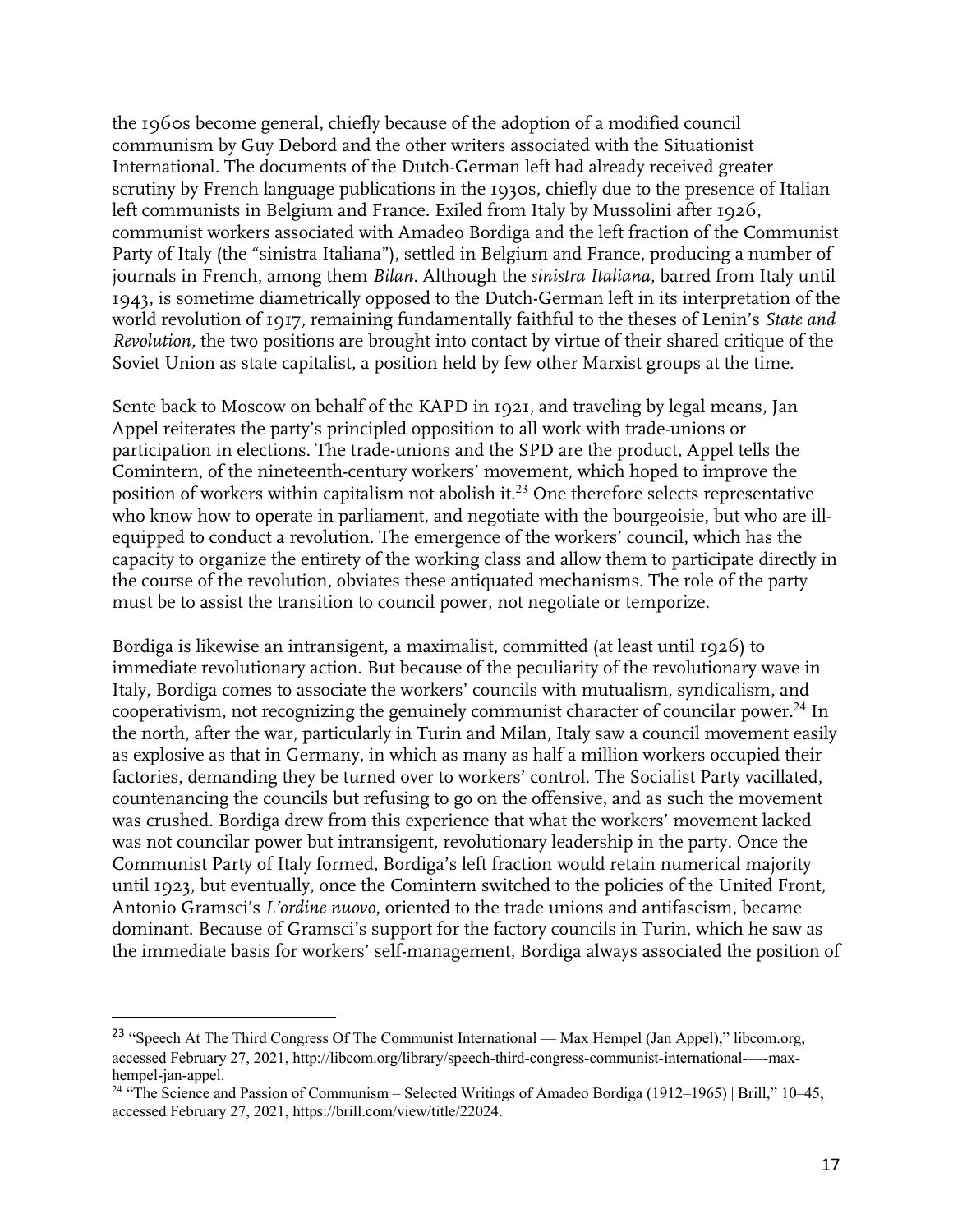the KAPD and council communism in general with Antonio Gramsci's factoryism, which was in fact much closer to revolutionary syndicalism in its vision of transition to socialism.

After 1926, once Mussolini's power is cemented, Bordiga is first imprisoned, and then, when released, leaves politics altogether, refusing even to discuss class struggle with his former comrades. His associates in the Italian left, exiled to France and Belgium, are forced to carry on without him. Bordiga's politics are relentlessly antipersonal; he is committed to leadership by doctrine, not individuals, and rarely signs his texts, giving those he worked with a freedom to carry on as before but also to diverge from Bordiga's sometimes dogmatically held positions. These Italian left-communists-in-exile make contact with other groups expelled from the Comintern, and in the journal *Bilan,* produce multiple reviews of the *Grundprinzipien*, one positive, the other negative, with both authors trying to develop the critique of syndicalism and factoryism which Bordiga had earlier outlined. <sup>25</sup> It is here, in a series of articles written by Jean Melis as Jehan Mitchell, that one can first read the idea, which will have a powerful afterlife, and which is the inspiration for the concept of the test of value, that the *Grundprinzipien*, contrary to the claims of the author, in fact retains "value."

*[The authors of the* Grundprinzipien*] note however that 'the suppression of the market must be interpreted in the sense that while the market appears to survive under communism, its social content as regards circulation is entirely different: the circulation of products on the basis of labour time is the basis of new social relation' (p 110). But if the market survives (even if its form and basis are different) it can only function on the basis of value. This is what the Dutch internationalists don't seem to see, 'subjugated', as they are, to their formulation about 'labour time', which in substance is nothing but value itself.* (bold in original).<sup>26</sup>

This argument is merely apodictic, an appeal to authority, and not yet a conclusive "test of value" able to account for the dynamics of the system in question. When Bordiga returns to political life after 1945, joining the new left communist parties that form in Italy, rehabilitating the maxims of the 1920s, he attempts to do just that, developing his early intuitions about the factory-councils and the need for party organization into an extensive critique of what he calls "enterprisism," which he asserts subtends not only liberal capitalism and the mixed economy of postwar Italy, but Stalinist Russia (essentially capitalist in Bordiga's view), as well as the proposals of assorted revolutionary syndicalists,

<sup>&</sup>lt;sup>25</sup> "The Bordigist Current (1919-1999) - Philippe Bourrinet," libcom.org, accessed February 27, 2021, http://libcom.org/history/bordigist-current-1919-1999-philippe-bourrinet.

<sup>&</sup>lt;sup>26</sup> "Bilan, the Dutch Left, and the Transition to Communism (Ii) | International Communist Current," accessed February 27, 2021. The original is Mitchell, BILAN 34f : Problèmes de la période de transition (partie 3) Août - Septembre 1936 / pp. 1133 - 1138, http://www.collectif-smolny.org/article.php3?id\_article=972 "Ils conviennent cependant justement que « la suppression du marché doit être interprétée dans le sens qu'apparemment le marché survit dans le communisme, tandis que le **contenu** social sur la circulation est entièrement modifié : la circulation des produits sur la base du temps de travail est l'expression du nouveau rapport social » (p. 110). Mais, précisément, si le marché survit (bien que le fond et la forme des échanges soient modifiés), il ne peut fonctionner que sur la base de la valeur. Cela, les internationalistes hollandais ne l'aperçoivent pas, « subjugués » qu'ils sont par leur formulation de « temps de travail » qui, en substance, n'est cependant pas autre chose que la valeur elle-même." https://en.internationalism.org/internationalreview/201310/9195/bilan-dutch-left-and-transition-communism-ii.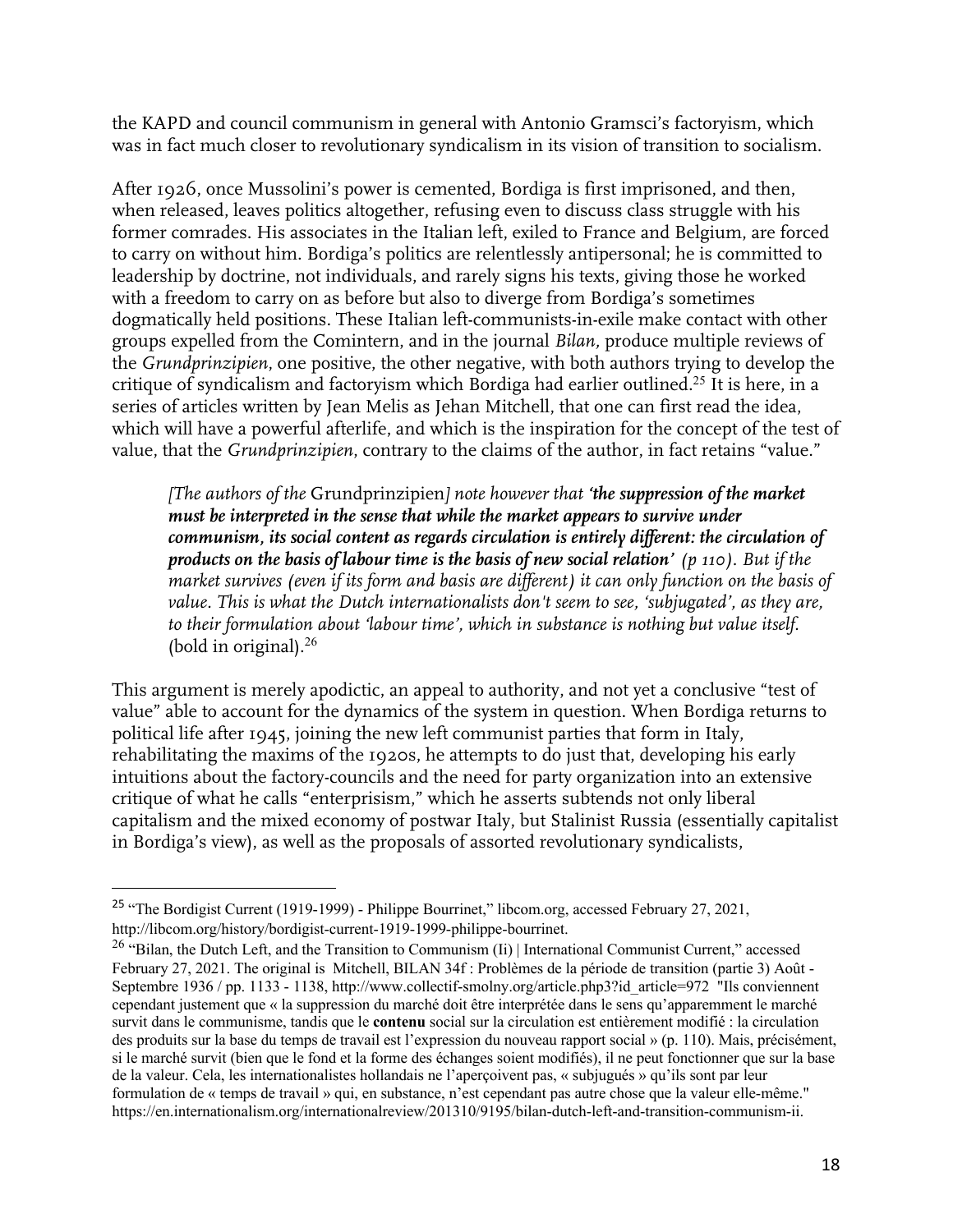Proudhounians, and council communists, who he amalgamates sloppily.<sup>27</sup> Bordiga never refers to *Grundprinzipien* or any council communist document by name and seems fundamentally unable to distinguish between the kind of mutualist labor money schemes Marx critiques (where producer goods are exchanged) and labor-certificate systems, where they only organize consumption. His approach is actually ethical and even metaphysical rather than, for the most part, the investigation of dynamics that a rigorous test of value would provide, but this is curiously also the source of its strange power. For Bordiga recognizes that communism is as much a matter of principle as history, an ideal object *and* a real movement towards it. He develops a curious Marxist metatheory, claiming that the theory of communism has been invariant since 1848. The communist program was expressed fully and completely by Marx and Engels, and the task of communists is to preserve this theory and defend it from falsifiers and modernizers.

In these powerful postwar essays, where Bordiga develops his theory of the "enterpriseform," he is not offering a historical account, nor much less a materialist one. The theory of invariance prevents this, in fact. What he is doing is giving an account of contemporary phenomena that allows him to argue deductively from the first principles of communism from the very definition of communism as the formation of a classless society, the overcoming of the division of labor, and the opposition between town and county. While based on careful observation and research, his writings on Russia, long acknowledged by readers as the very heart of his theory, are oriented less toward accounting for the trajectory of the USSR than they are to measuring it up in the light of communism. Thus, the clearest explication of his views on "council economy" can be found in his most programmatic texts, in particular "Fundamentals of Revolutionary Communism."<sup>28</sup> There, he uses the Italian experience to indict council communism as a whole, linking it back to Sorelian syndicalism, Proudhonian mutualism, and other treatments of the problem that retain markets for both consumer and producer goods. For Bordiga, revolution is not a matter of organizational form but program, which allows him to sometimes erroneously assume all organizational questions are superficial. If the task of the revolution is to abolish classes, to overcome the division of labor and the separation between town and country, then the formation of councils and other self-organizing bodies will not be sufficient to the task, for they will merely follow the grooves laid down by the market. Bordiga is programmatically opposed to any "cell-based" or "parcel" approach to economy because, in his view (and here I am reconstructing for Bordiga as argument what he presents as dogma) they retain the antagonistic interests among workers positioned in different social locations. Bordiga imagines these interests playing out through a crypto-market which, as Marx has already established in the *Grundrisse* and *Contribution to a Critique of Political Economy*, would eventually restore to money its power to regulate production according to the law of value. Where there are enterprises, then, Bordiga claims (falsely) there must be a market, "since a measuring system of such complexity couldn't operate without the age-old expedient of a general equivalent, in a word, money, the logical measure of every exchange." The only way to overcome this inner tendency toward the market, and fragmentation into enterprises, is

<sup>&</sup>lt;sup>27</sup> "The Science and Passion of Communism – Selected Writings of Amadeo Bordiga (1912–1965) | Brill," 44. <sup>28</sup> "Bordiga: The Fundamentals of Revolutionary Communism," accessed February 27, 2021, https://www.marxists.org/archive/bordiga/works/1957/fundamentals.htm.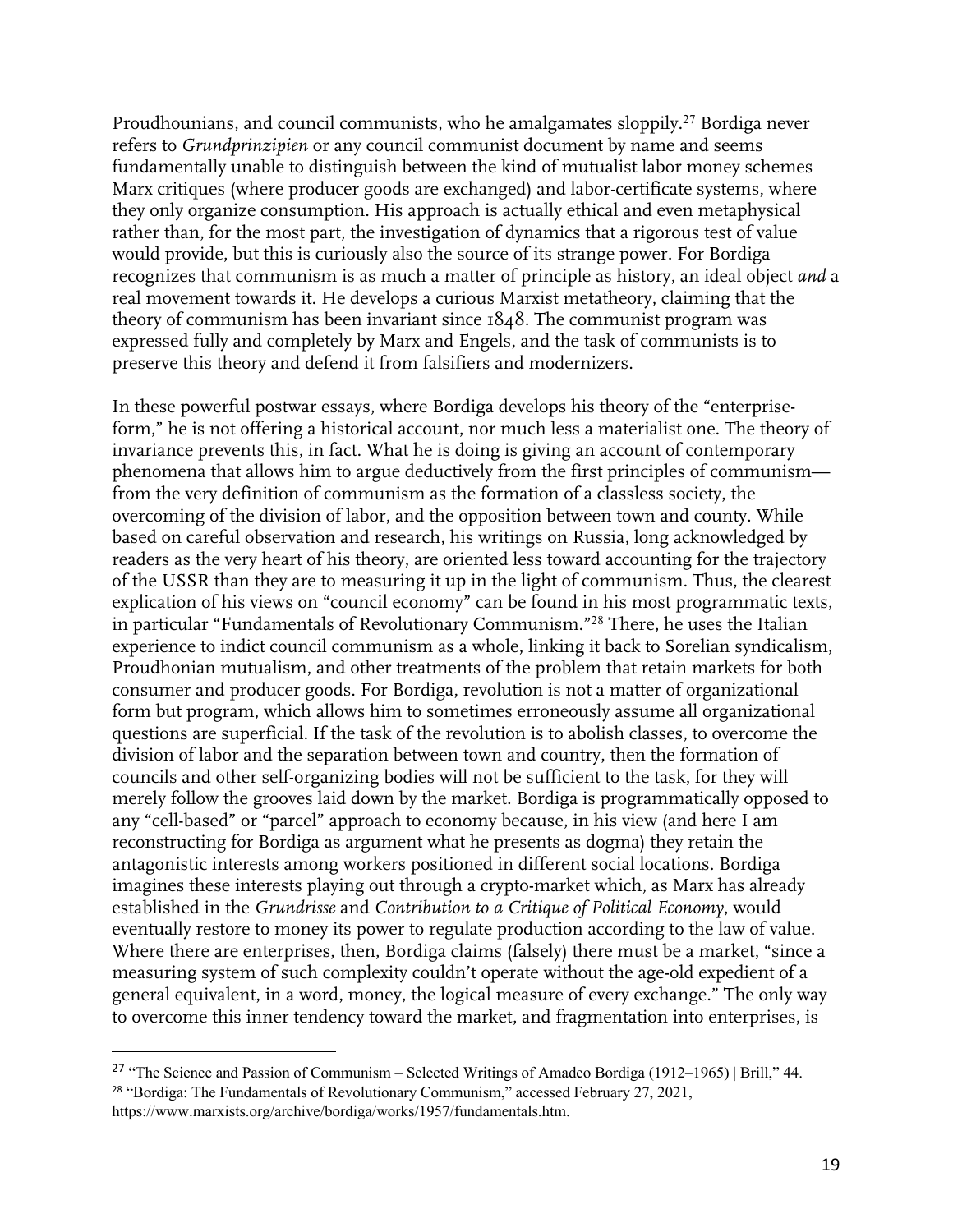for the party to radically planify the cellular interests of proletarians, doing away with the individual as the locus of decision, and bringing the entire society into unitary construction:

In socialist society, individuals will not be free to make choices regarding what productive activities they take part in, and what they consume, as both these spheres will be dictated by society, and in the interests of society? By whom? This the inevitable imbecilic question, to which we unhesitatingly reply: in the initial phase it will be the 'dictatorship' of the revolutionary proletarian class, whose only organ capable of arriving at a prior understanding of the forces which will then come into play is the revolutionary Party; in a second historical phase, society as a whole will exert its will spontaneously through a diffused economy which will have abolished both the autonomy of classes and of individual persons, in all fields of human activity.

This radically anti-individual anthropology, ungrounded in any account of workers' selfactivity, turns out to find its justification in a remarkably novel reading of the "Critique of the Gotha Program," in which Bordiga locates none of the contradictions which have worried us so far:

No longer can anything be acquired by an individual and bound to his person, or his family, by monetary means: a non-accumulable voucher of a short validity gives him exclusively the right to products for human consumption within a still restricted and socially calculated limit. Our conception of the dictatorship (initially; followed by a social, species rationality) over consumption implies that the voucher will not be marked as a certain denomination of money (which one could then convert, for example, all into tobacco or alcohol, rather than into milk or bread), but of specific products, just like the wartime "ration cards."

By specifying not just the quantity of consumption goods but their type, many of the problems raised by the labor-certificate question are mooted, since all planning can then take place *ex ante*. But what has happened to "conscious and planned control" and "free association? <sup>29</sup> Bordiga's anti-individual reconstruction of the invariant doctrine of communism must ignore Marx's nearly continuous description of communism as "the realm of freedom," organized by "free association," and in which "the free development of each is the condition for the free development of all."<sup>30</sup> If by party Bordiga means a central administrative layer, determining what people do and consume in advance, without consultation, then there is no freedom at all, and instead we have the forced collectivism Marx and Engels, in a review of Sergey Nechaev's "Fundamentals of the Future Social

<sup>29</sup> The treatment of these topics in *The German Ideology*, in particular which Bordiga to his own discredit notes is the fullest articulation of communism that Marx ever produced, contradicts Bordiga's interpretation in several places." Only within the community has each individual the means of cultivating his gifts in all directions; hence personal freedom becomes possible only within the community…In the real community the individuals obtain their freedom in and through their association." Marx, *The German Ideology*, 86–87.

<sup>30</sup> Karl Marx and Friedrich Engels, *Collected Works*, vol. 6 (London: Lawrence & Wishart, 1994), 506; Karl Marx, *Capital: Volume Three* (New York: Penguin, 1991), 958.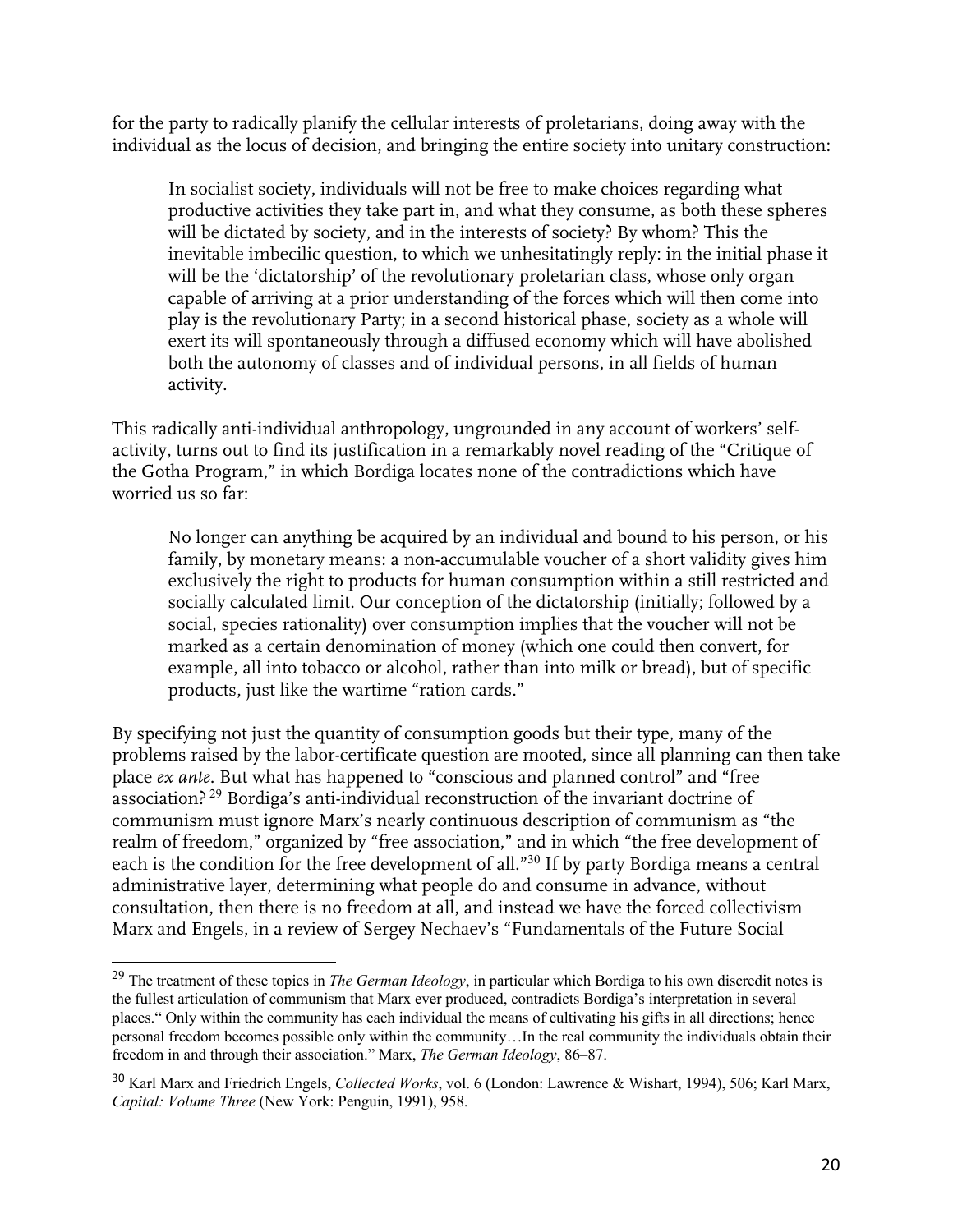System," once called "barracks-room communism."<sup>31</sup> But party might also mean only the collective locus of decisions taking into account both production constraints and consumption demands—for example, a collective canteen that, surveying local needs and desires, orders food and develops a menu.

Bordiga's lucent statement of the tasks of communism does raise important challenges to the GIK's *Grundprinzipien*, indicating at the very least that the system of proletarian locations, obligations, and rights introduced by a councilar society would need to be dynamic, and not simply reproduce the technical division of labor left to it by capitalism, lest it fail to achieve the fundamental objectives of emancipation. Bordiga is vague, however, about the precise mechanisms of the alternative, about what he means by party, inasmuch as his insistence on invariant theory, on the content rather than the form of socialism, comes down in the end to a blind faith that the party, as extension of doctrine, applying Marxian logical operators to matters of necessity, will simply figure it out when the time comes. The party for Bordiga is something of a black box, an empty locus of decision making, a form which is a content and therefore curiously undetermined. This means, perhaps, that we can swap in more concrete structures, ones predicated on free self-activity, where Bordiga has not.

Though Bordiga does, in these essays, warn that the fragmentation of councilar economy will necessarily require the reassertion of the law of value, for the most part he does not provide us with "a test of value," but with something else, rather, something just as valuable: "a test of communism." Sometimes he argues from the particular determinants of capitalism—money, commodity, market, profit—and in finding these finds that capitalism persists. But for the most part, instead he examines various programs or concrete instantiations of socialism in light of the definition of communism, of classless society, given by Marx and Engels, and finds them wanting. One of my primary objectives in this essay is to demonstrate that the test of value is not the test of communism, and that the confusion between the two fundamentally occludes the tasks of communism. There is a gap between the two tests, and the power of Bordiga's critique is not, as it imagines, that it locates value in these various post-capitalist scenarios, but that it formulates what must be done *to produce communism* once value has been abolished. Both Appel and Bordiga in fact confuse the two tests, with Appel concluding that, because his scenario has passed the test of value it has therefore passed the test of communism, and Bordiga concluding that because it has not passed the test of communism that it has therefore not passed the test of value. Even if we do not agree with Bordiga that a council revolution would have been doomed for its abjuring of the crucial role of the party, we can agree with him that there are particular tasks that will need to be accomplished by that system if it will pass into communism, and these tasks might be occluded or even hindered by the council system. The council revolution would need to overcome the division of labor between enterprises, reorganize the relationship between town and country, and avoid being resubordinated by the nation-state and, in turn, the international market system. It would have to make production decisions ex ante and not simply distribution decisions ex post, and therefore neither associations of producers nor of consumers could be the locus of power, but rather production and

<sup>31</sup> Karl Marx and Friedrich Engels, *Collected Works*, vol. 23 (London: Lawrence & Wishart, 1994), 543.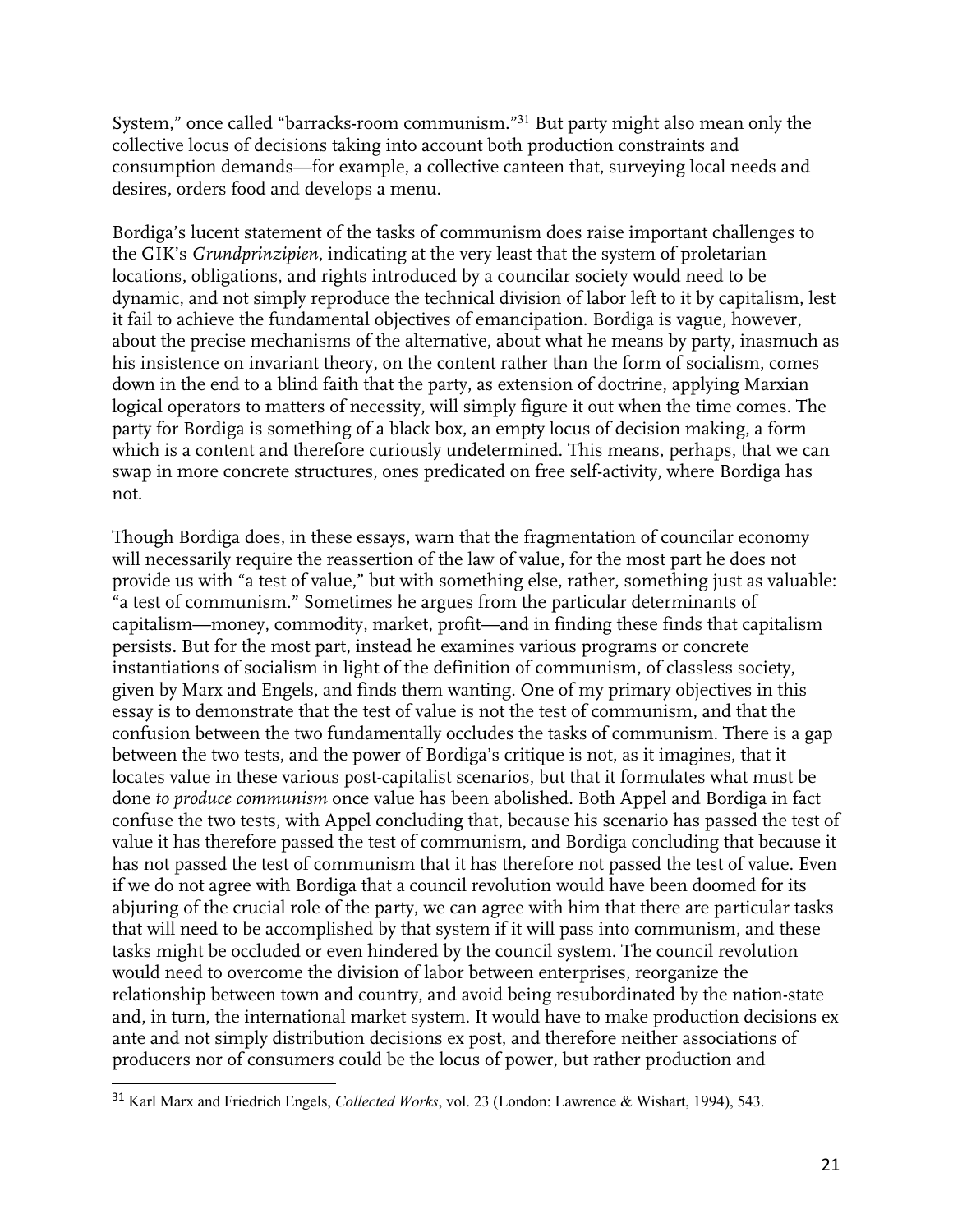consumption decisions must both must be made synthetically, something that distribution through the workplace, by labor certificate or wage, prohibits, inasmuch as it splits producers from consumers and makes the former the bearer of rights of the latter. Communism requires the overcoming of this gap, which the certificate merely papers over.

Bordiga's critique would be little known, if it were not for the interest taken in it by French communists in the 1960s, particularly Jacques Camatte and Gilles Dauvé, whose innovative attempt to come to terms with the revolutionary wave of 1968 built powerfully upon Bordiga's writing on Russia and his critique of the council-form. Gilles Dauvé's formulation of revolution as a process of communization, the immediate production of communist relations, essentially follows from a critical synthesis of the theory of council communism with that of the Italian communist left, preserving Appel's emphasis on self-organization, on conscious and planned control, but arguing, with Bordiga, that the council communist project would have failed, had it followed the lines laid out in the *Grundprinzipien,* inasmuch as it preserved value. Dauvé first developed this critique in an untranslated essay, "Sur l'ideologie ultragauche," written for the 1969 meeting of *Information et correspondances ouvrieres*, then the major council communist group in France.<sup>32</sup> *ICO* had broken away from the group *Socialisme ou Barbarie,* a frequent object of Bordiga's critical remarks, in the 1950s, and it was in SouB, formed by dissident Trotskyists after WWII, that the revival of council communism occurred. <sup>33</sup> But because, for curious historical reasons already discussed, the Italian left also had some representation in the French "ultraleft" the obvious discrepancy between these different visions needed to be investigated. Dauvé summarizes Bordiga's critique thus:

Rejecting the theory of workers' self-management [of the council communists], Bordigism performs one of the most trenchant critiques of the Russian economy, putting in the forefront not the bureaucracy, as Trotskyists and *Socialisme ou Barbarie*  do, but the relations of production. The revolution, insists the Bordigist press, must consist of the destruction of the law of value and exchange.<sup>34</sup>

The influence of this final sentence—which describes communism *as the destruction of value*—has been enormous, and will more or less form the vernacular understanding of the theory of communization developed by Dauvé and those he influences. What is communism? Destruction of value-form! What is the task of revolution as communization? To abolish value!

These formulations have been a powerful tonic for revolutionary communism since 1968, establishing a long sought-after link between Marx's esoteric theory of value and the tasks of communism. But Dauvé takes from Bordiga the confusion between the test of value and the test of communism, thereby weakening his critique. However, if we reformulate as test of

<sup>32</sup> François Danel, *Rupture dans la théorie de la révolution: textes 1965-1975* (Entremonde, 2018), 205–15.

<sup>33</sup> "Socialisme Ou Barbarie: A French Revolutionary Group, 1949-1965," libcom.org, accessed March 1, 2021, http://libcom.org/library/socialisme-ou-barbarie-linden; "Workers' Inquiry in Socialisme Ou Barbarie," libcom.org, accessed March 1, 2021, http://libcom.org/library/workers'-inquiry-socialisme-ou-barbarie.

<sup>34</sup> Translation mine. Danel, *Rupture dans la théorie de la révolution*, 214.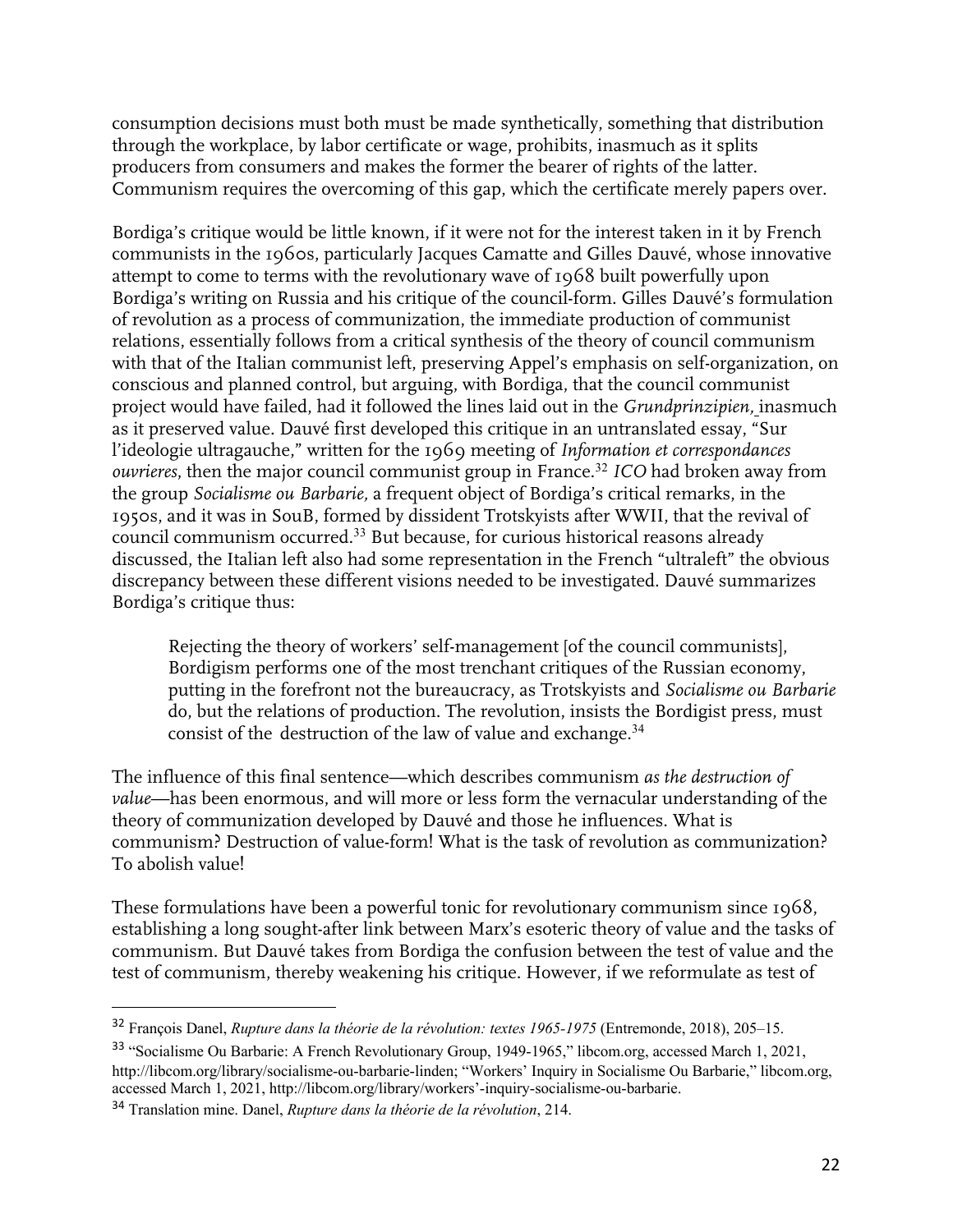communism what Dauvé thinks of as test of value, we retain the power of this critical formulation of the task of communism in light of Marx's theory of value, without confusing value, capitalism, and communism.

Gilles Dauvé's publication history is tortuous but he has been revising this essay for more or less the past fifty years. English-language readers were introduced to his work with the publication of *The Eclipse and Reemergence of the Communist Movement* in 1974, translated by Fredy Perlman for Black and Red Press, then the chief site for the English-language revival of council communism, and particularly the output of the Situationist International.<sup>35</sup> In book, Dauvé revises "Sur l'ideologie ultragauche" into the chapter "Leninism and the Ultraleft." Dauvé reads the "Critique of the Gotha Program" in a manner similar to Bordiga, suggesting that it represents a schema for the distribution of use value *after* the law of value has been destroyed. But Dauvé has a curious, confused understanding of the relationship between the lawfulness of the "law" of value and the measurement of labor-time, suggesting that if a labor standard persists than so, too, does value, an understanding of value that comes dangerously close to confusing it with instrumental rationality as such. Dauvé rightly notes that value analysis, the test of value, must take account of the "dynamics" of a particular system but because he confuses the law of value with one of its particular functions and presuppositions, the measurement of labor-time, what he gives us is not really a dynamical analysis based on the actual material structure of the GIK scheme but an account of how, already latent, the law of value must reassert itself:

…Marx excludes the hypothesis of any gradual way to communism through the progressive destruction of the law of value. On the contrary, the law of value keeps asserting itself violently until the overthrow of capitalism: the law of value never ceases destroying itself—only to reappear at a higher level

The theory of the management of society through workers' councils does not take the dynamics of capitalism into account. It retains all the categories and characteristics of capitalism: wage-labour, law of value, exchange. The sort of socialism it proposes is nothing other than capitalism—democratically managed by the workers. If this were put into practice there would be two possibilities: either the workers' councils would try not to function as in capitalist enterprises, which would be impossible since capitalist production relations would still exist. In this case, the workers' councils would be destroyed by counter-revolution…Or the workers' councils would try not to function as capitalist enterprises, which would be impossible since capitalist production relations would still exist. (64)

<sup>35</sup> Jean Barrot and Francois Martin, *Eclipse and Re-Emergence of the Communist Movement* (Detroit: Black & Red, 1974). This text has undergone several revisions, and all HTML versions have been edited to reflect changes made to the PM edition: Gilles Dauvé and François Martin, *Eclipse and Re-Emergence of the Communist Movement* (Oakland: PM Press, 2015). Unless the new version is indicate, page numbers are from the pdf of the 1997 Antagonism press edition, which reproduces the interior chapters of the 1974 edition, available here: https://lib.anarhija.net/library/francois-martin-and-jean-barrot-aka-gilles-Dauvé-eclipse-and-re-emergence-of-thecommunist-move.pdf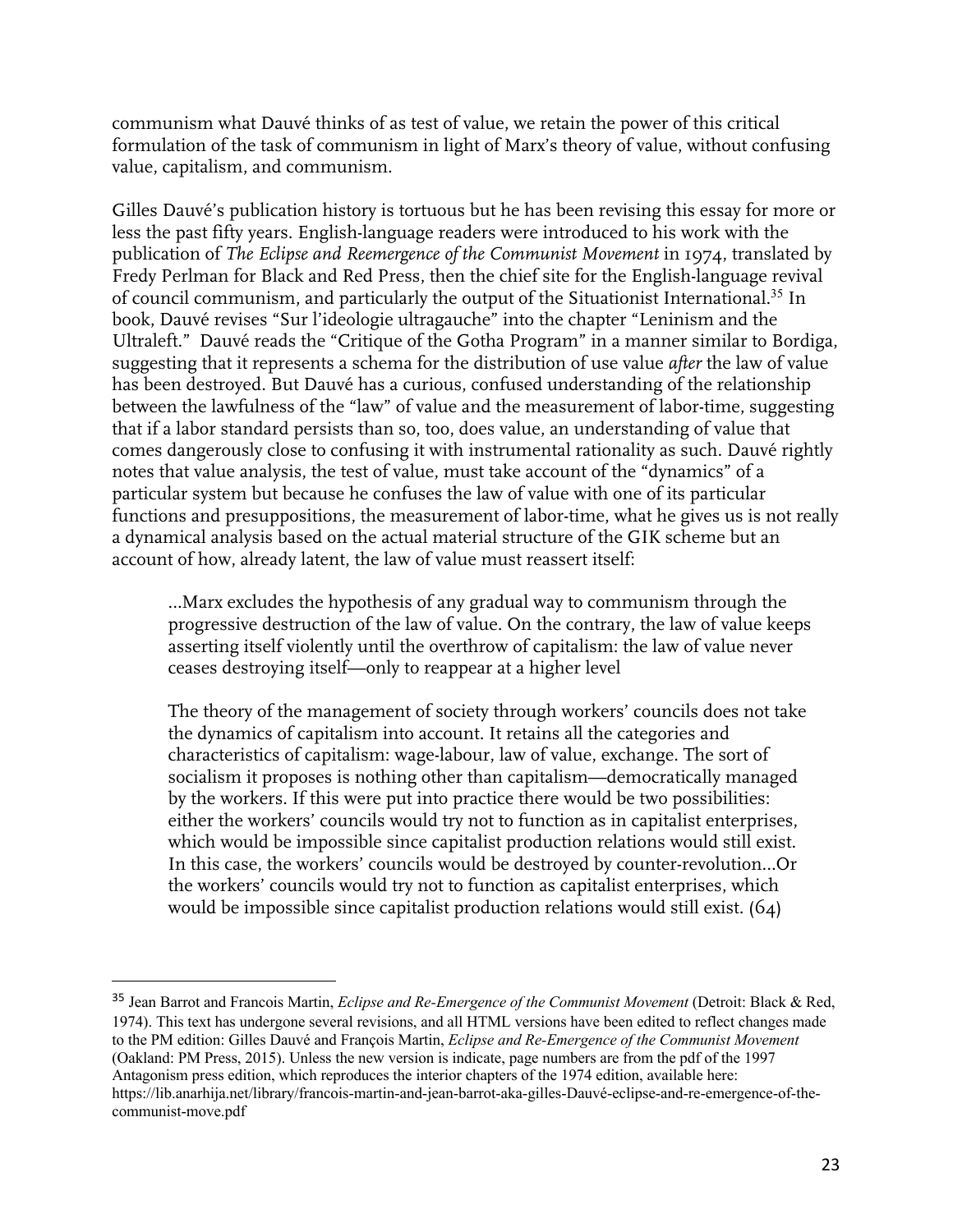The dynamic analysis only works if we accept his apodictic claims that the law of value is still present. But is it? In the GIK scheme, producer goods are not exchanged, but rather distributed directly between productive units according to calculations that follow from social need first and productive capacity second, unlike in capitalism. In fact, calculation of labor-time prices is not sufficient to distribute products and labor among the different producers, only to calculate the proportions, given existing need. In capitalism, such distribution happens because capitals enter into new lines of production, or invest in new plant and machinery, in order to achieve higher rates of return—as a second-order consequence, this movement of capital (and labor, since labor follows capital) then meets new social need, poorly, and only if that social need first meets the requirements of production for profit. In the GIK, given amounts of final products desired would be determined before the fact, based on a survey of social need. Even if one can be skeptical about how such a survey might function, the point is that output totals for individual units will need to be chosen directly, not determined by the average rate of profit, and this is the most important sense in which the "law" of value is not operating.

Further, in the GIK system, production norms can't be established automatically, behind the backs of producers, as a consequence of the self-interested motives of individual owners or enterprises. When you pay people eight "hours" of social wealth in exchange for any eight hours of actual work, there is no given mechanism for establishing a production norm, and no inherent force compelling workers to a certain level of output. In capitalism, labor-power is purchased, and becomes the property of the capitalist during the time of production capitalists can set any terms they demand, with biological limits and others given by state law. They can set output norms and fire workers if they don't meet them. But in the GIK system, as in any system that calls itself socialist or communists, labor is an obligation not a right. If everyone who can work must work, then no one can be dismissed. The GIK system would thus find itself unable to enforce production norms except through political will or the reintroduction of structures of incentive and political violence. If political will exists, however, then the certificate is superfluous.

Furthermore, the GIK system implicitly raises problems of reporting and accounting, since it depends on either honest self-reporting or surveillance. As Marx notes in "Critique of the Gotha Program," a point reiterated by Bordiga, the fragmentation of production into blocks of producers working with very different tools and capacities, in workplaces of differing sizes, situated in geographically particular locations, means that one can't establish uniform productive norms. Workers in particular units can set their own norms, potentially, or even lie about their output. They might be compelled to do this if they think the system is unfair. If for example, the distribution of existing productive capacities makes things harder for some workers and easier for others, they might decide to not to follow production norms, bringing themselves into conflict with other producers.

This is where Marx and Bordiga's remarks about the determinative effect of the underlying organization of production and not the system of distribution are highly apropos. To the extent the GIK system is successful it would have to do away with the fragmentated enterprization of production, which leads to a situation where producers in different enterprises have opposed interests. This can only happen by way of a thoroughgoing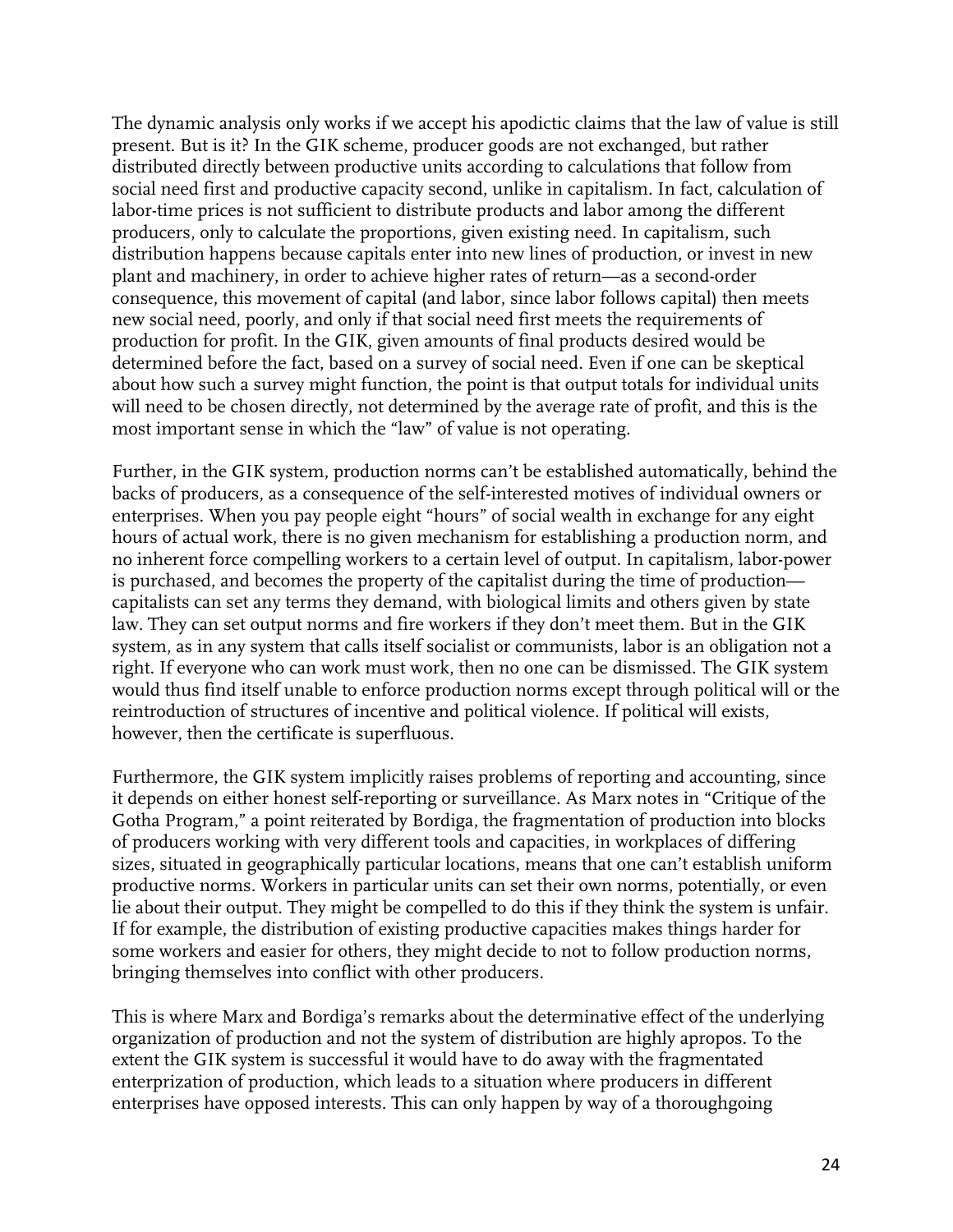reorganization of the underlying apparatus, doing away with iniquities baked into the material infrastructure. This is particularly obvious in the case of agriculture, one of Bordiga's primary focuses. The "councilization" of existing agricultural enterprises will obviously be insufficient, even if one did not take as one's immediate task the overcoming of the division between town and country.<sup>36</sup> Even in the US, much agricultural production takes place through small, family-owned and -operated farms whose interests are opposed through production for profit. Councilization of these farms will, at the very least, have to involve processes of collectivization and material reorganization largely incompatible with the continuity of family-operated production. For Bordiga, the persistence of such marketoriented petty producers in the Soviet Union meant that capitalism had not been abolished, since markets still existed, and, as he points out, linked Soviet agriculture to the discipline of international trade, world money and, ultimately, mediation by the law of value, particularly through circulating capital where international trade remained. We can agree with Bordiga about the external mediation of the Soviet economy by law of value, without thinking value operative and regulative in Russia. With regard to the test of value, Bordiga's analysis has to be judged not only in terms of its categorical claims but the dynamics attributed to the USSR. These dynamics might not be governed by the law of value but nonetheless lead toward its reinstantiation, or toward something equally bad. Furthermore, they can be demonstrated to lead away from communism—that is, they can fail the test of communism. Dynamical analysis can be conducted for a system, even a non-capitalist one, inasmuch as it is shown to possess capacity for unintended development. The point is not only to show what it is, but where it's going, and in this sense, even if Bordiga gets the nouns wrong, he gets the verbs right.

## **The Demon in the Matrix**

Up until 1997, Gilles Dauvé revises *The Eclipse and Reemergence of the Communist Movement,*  by adding new prefaces, introductions, or appendices. The 2015 PM Press addition features substantial interior revisions, however, and the chapter "Leninism and the Ultraleft," which we have been tracking, has now been split into three chapters, one of which "Value, Time, and Communism: Rereading Marx" clarifies his earlier remarks on value:

For the GIK, the company explicitly stood as an economic unit at the centre of the system. Of course, council communists were aware of the inescapable fact that some companies, and some workers within each company, would be more productive than others: they thought this would be compensated for by a complex regulating mechanism detailed by Mattick. However, if the regulator is labour time, this entails the imperative of being productive, and productivity is no servant: it rules over production. The shop floor would soon lose control over its elected supervisors, and democratically designated co-organisers would act as bosses. The system of councils would survive as an illusion, and workers' management result in capitalism, or rather…capitalism would never have disappeared. We can't have it both ways: either we keep the foundation of value, or we dispense with it. The circle can't be squared.

<sup>36</sup> Amadeo Bordiga, ed. Pietro Basso, *The Science and Passion of Communism: Selected Writings of Amadeo Bordiga (1912-1965)*, 2020, 426–60,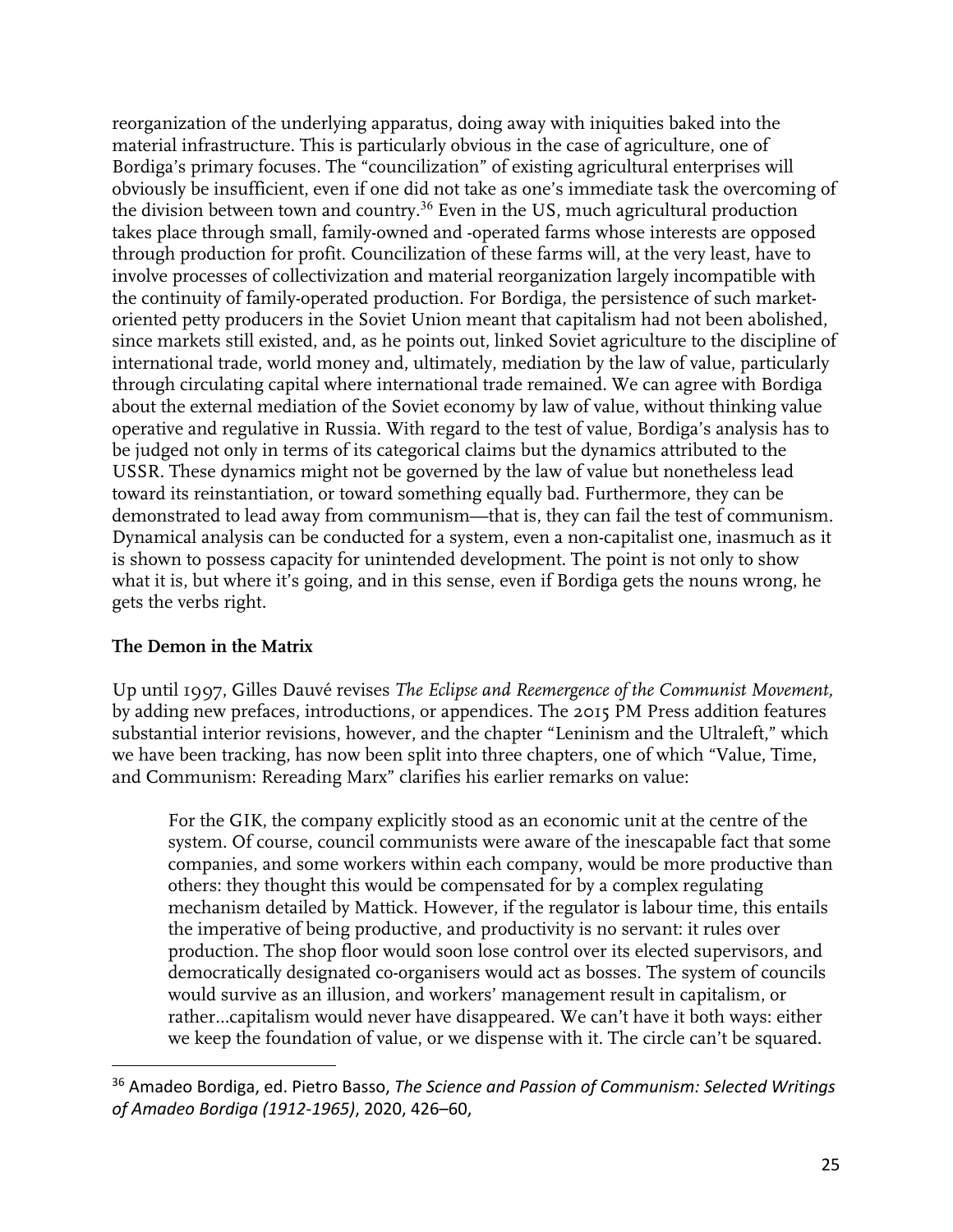Such a scheme goes as close as one can get to keeping the essentials of capitalism yet putting them under full worker control.<sup>37</sup>

This is an improvement, but still confuses the test of value with the test of communism. My point here is not to refute Dauvé's critique, which I think accurately diagnoses some of the dynamic trajectories of the GIK system, but to criticize it sympathethically, disentangling the test of value from test of communism, and better identifying the offending elements.

Dauvé still confuses *measurement of* labor time with *regulation by* labor time. These must be distinguished. Imagine, as reductio assumption, a society of pure abundance in which people only spend a few hours each day interacting with nature and their tools in order to generate resources far in excess of their needs. There is no metering of social wealth. People simply take what they need, with or without prior arrangement. Decisions about production are made *ex ante*, with an eye to social need. What effect would the *measurement* of average labor time—how many hours it takes to make a pair of shoes, on average—have in such a system? It would certainly not, on its own, affect the distribution of wealth, nor be able to direct people to certain activities over others. It would be no different in this way, than calculating the average height or weight of the 9-year-olds in a town. Useless? Perhaps. Dangerous? No.

The danger lies not in measurement itself, as if the tools of abstract mathematical analysis contained, encrypted in their depths, the necessary conditions for the value-form: *Where goes calculus, there must follow capital*. No, the danger lies in the regulative effect of labor-time measurement, a regulation that occurs not through only through measurement but through the certification and individualization of access to social wealth (which requires as its condition measurement). Money, we must remember, has particular functions: measure of value, medium of exchange, means of payment, store of value. Some functions are subordinate to others. For example, the function of medium of exchange presupposes that money is measure of value but it does not work the other way. Measuring does not presuppose the function of medium of exchange, store of value, means of payment, let alone capital. The test of value asks us to examine the labor certificate precisely in light of these functions, and to note that it comes up short—in other words, the problem with the certificate is not that it can regulate production as money does but that it can't, and that it will then either necessitate further mechanisms or the reimposition of value. The logical disjunction, the either/or, can't be avoided here, since at stake are matters of free political decision in the face of obstacles.

<sup>37</sup> Dauvé and Martin, *Eclipse and Re-Emergence of the Communist Movement*, 120. It's not clear what prompted such a massive revision, but these parts of the book received a very illuminating response in David Adam, "Marx's Critique of Socialist Labor-Money Schemes and the Myth of Council Communism's Proudhonism," *Libcom*, January 2013. https://libcom.org/library/marx%E2%80%99s-critique-socialist-labor-money-schemes-myth-councilcommunism%E2%80%99s-proudhonism. Adam importantly distinguishes between labor money, as criticized in the early texts, and labor certificates, a distinction that neither Bordiga nor Dauvé seem to register. The authors respond to Adam in a note in the PM press version.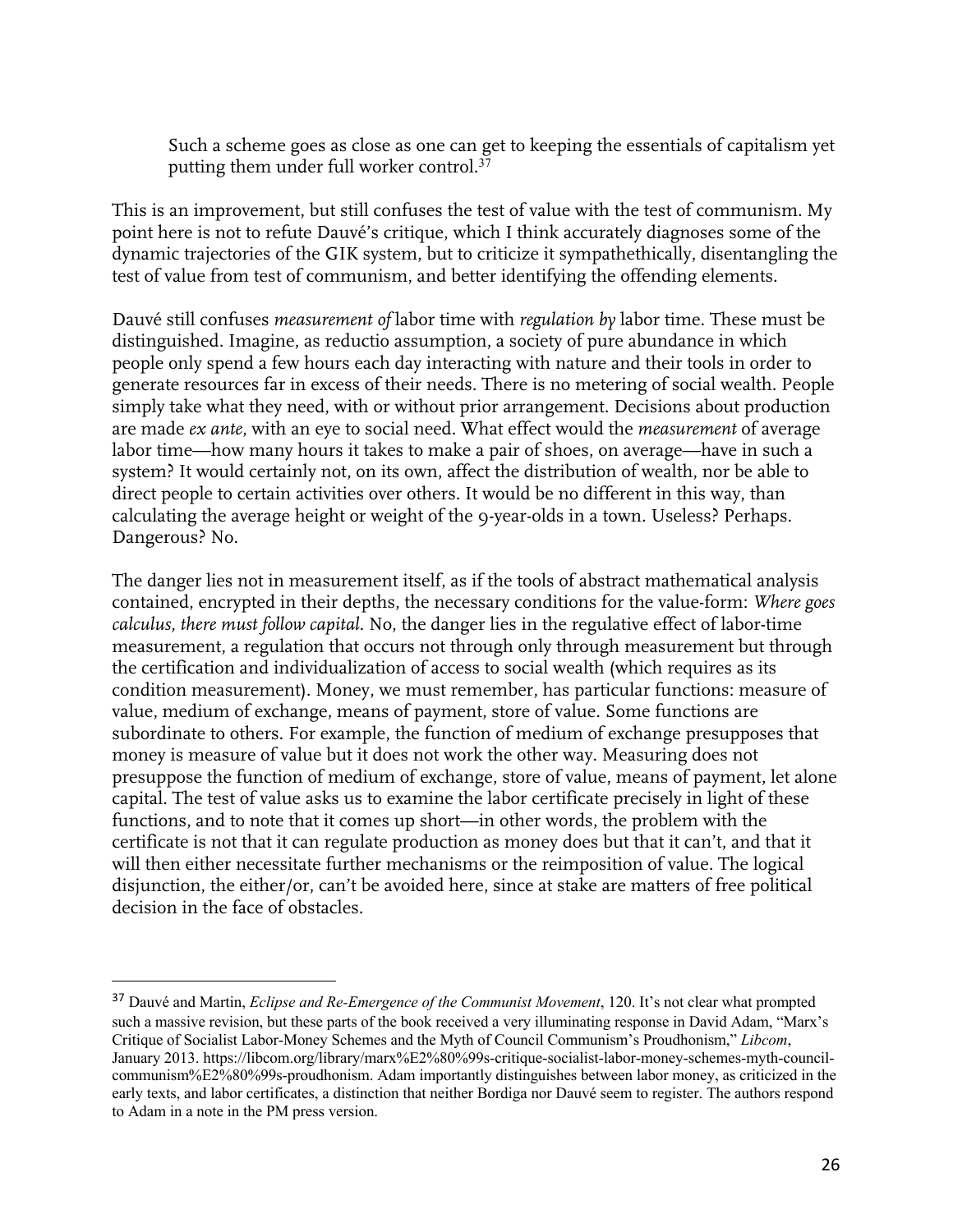To be specific about the gap, note that Dauvé says that, instead of the freely associated workers measuring value, measurement will, in turn, control their actions. But how could this happen? It could only happen if the certificate, in addition, to guaranteeing a certain amount of products also *forced* a certain level of labor. But as written, there is no way for the certificate to do so. Any eight hours, no matter what the person does, counts for access to eight hours of social wealth. There is no way to establish a productivity norm, unless one imagines workers can be dismissed. But in the GIK system unemployed people also have access to social wealth, so this is no solution. There would be no way to force a production norm on a particular enterprise. Some other mechanism would be required: sanction, incentive, direct violence, independent of the certificate. The problem is then not only what the certificate does but what it doesn't do. The certificate does not allow the workers to freely regulate production but neither does it automatically push them around from workplace to workplace. That will require political structures of communication, or mechanisms of control, which themselves must be judged not only by the test of value but by the test of communism.

Bordiga and Dauvé suggest the producers will have to liberalize the certificate, allowing it to function like money, to reward enterprises and individuals differently according to different output. But one could also imagine that the system would simply break down. If it didn't, if the system were able to regulate production with the certificate, then this would mean that the certificates were simply unnecessary as regulating mechanism. There is no dynamic justification for them. This makes the implications of the test of value a bit different than construed. It is not the argument from necessity that Bordiga and Dauvé suppose—it is not that the labor certificate, or measurement of labor-time, will *of necessity* lead back to value, to capitalism, as a slice of potato will, if submerged, transform into a whole plant. Marx sometimes argues from necessity, as with the labor money which will necessarily turn into money as such. But he also argues by logical disjunction, when he suggests that, in order to achieve its aims (i.e., to obviate the conditions for the necessary reintroduction of money as such), labor money would require either a despotic totally administered planner state or it would simply be unnecessary, as a solution to problems that free association and free development has already overcome. In light of the test of value, the labor certificate yields logical disjunction—either it is unnecessary, or it will require other mechanisms, necessarily despotic and destabilizing, and it is only from these mechanisms that we could deduce the probable course of such an unfolding.

The danger then is not that the GIK system will become a self-managed capitalism, as is sometimes supposed. The danger is that, inasmuch as the labor certificate can't do what it is supposed to do, other social relations, based on personal or impersonal domination, will. The failure of the system then looks closer to the actual course of the USSR, which failed not because it continued capitalist accumulation, but because it could not. The USSR was in the words of Chris Arthur, a "clock without as spring"—it retained the underlying infrastructure of capitalism, but lacked the social relations necessary to effectively distribute goods and workers in a way that drove balanced growth.<sup>38</sup> The failures of the system then derive from the responses of the state, planners, and managers to such a state of affairs, which

<sup>38</sup> Christopher Arthur, "Epitaph for the USSR: A Clock without a Spring," *Critique* 30, no. 1 (2002): 91–122.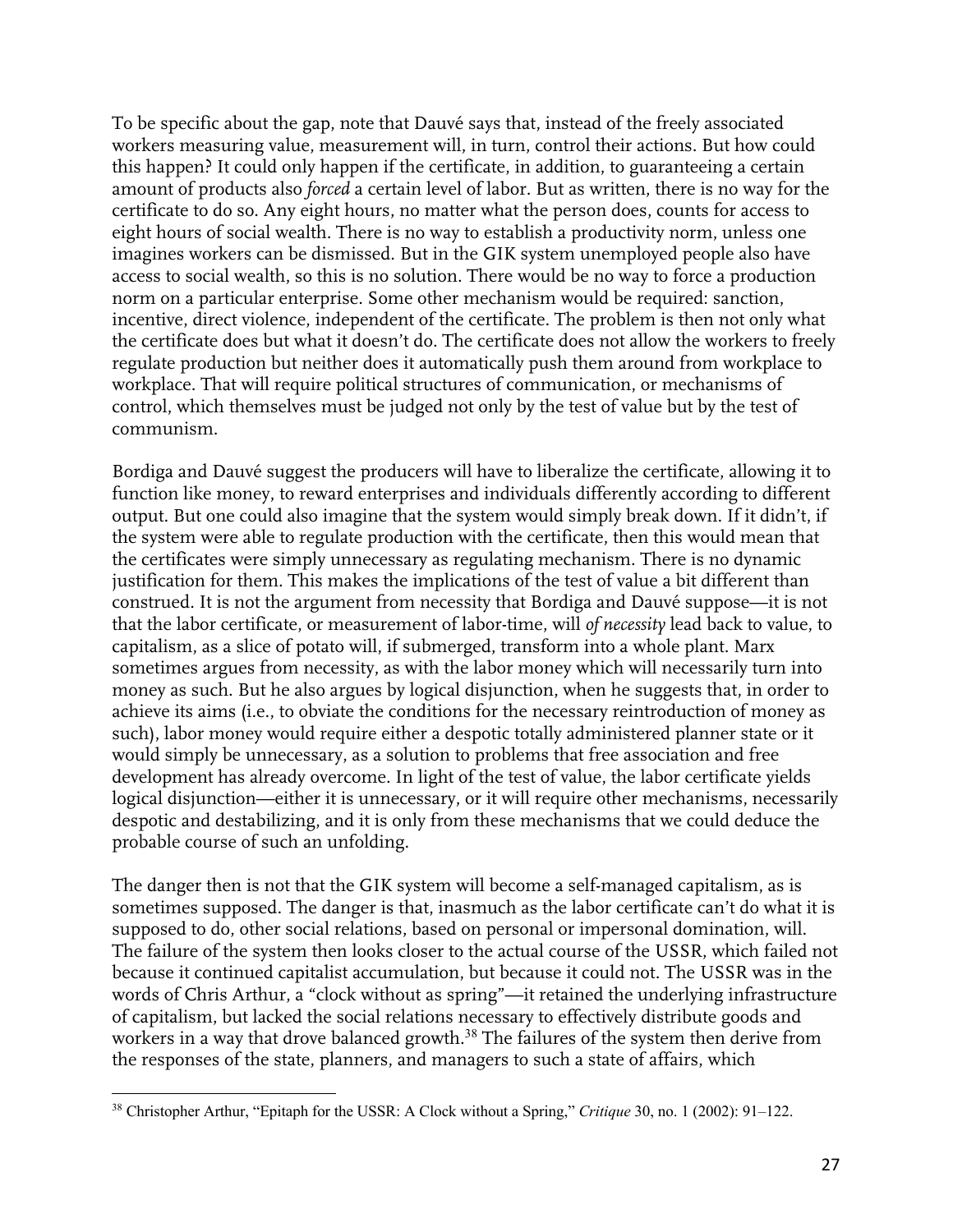constituted attempts to manually advance the clockworks of value through forms of direct violence. The law of value didn't operate in the USSR except through a form of political mimesis.

Therefore, if we want to call "value" labor-time measurement, then we must admit that such value is only ideal, has not been made regulative, and does not function automatically, behind the backs of producers, determining both production and investment decisions after the fact. I think this use of terminology is confused, though, and would propose that, following Marx, we distinguish between *abstract labor* and value, where abstract labor is an essential part of value but where it might exist without the lawfulness of value being in operation. For abstract labor is closer to the element of measure that Dauvé wants to make identical with the value form. Abstract labor brings two entirely dissimilar, commodified acts of labor together and represents their content in a third commodity, the money-commodity. It creates equality across inequality, of a sort that, as Marx insists, still persists in the laborcertificate scheme. Value, in contrast to abstract labor, is when the magnitudes of abstract labor comes to seem a property of things themselves, and where these properties, on their own, compel the decisions of workers and capitalists. If I work eight hours making shoes, and produce six pairs of shoes and receive 6 hours of social wealth, but my friend, Joshua, makes eight pairs of shoes in his workplace, also receiving 6 hours of social wealth, then we have something similar to abstract labor occurring, in which the mass of products corresponding to six hours of social wealth comes to represent the content of two entirely dissimilar acts of labor. This is what Marx is thinking about when he refers to the persistence of bourgeois right, an abstract equality that can only be mapped across existing inequalities. It is not clear that abstract labor can really be said to exist, however, if there are no regulative mechanisms to enforce it. Best to think of it as a kind of potentiality, a demon trapped within the matrix of the system. Needless to say, any attempt to make it regulative, whether through blockchain or Lagrangian measures of opportunity cost, would just be the return of value, making itself adequate to all the functions of money.

No such mechanisms exist in the GIK system, not even potentially, and so one can't even surmise a trajectory toward the reimposition of value. The higher productivity of Joshua does not let his enterprise undersell me, nor attract more capital for its higher profit rate. In capitalism, with value, the presence of the unequal equality across the two producers, sets in motion dynamic interactions which force a general increase in productivity and shift labor and capital from one enterprise to another. Nothing of the sort happens in Marx's or the GIK system. If the workers' councils want, in response, to this discrepancy, to raise my productivity, this will have to be done through political decision and direct distribution. There is nothing in the system that can force me to work harder. If one wants to force things, one will need force.

### **The Test of Communism**

"Sur l'ideologie ultragauche," the article which introduces the test of value to Englishlanguage readers, had as its intended audience the 1969 meeting of *International*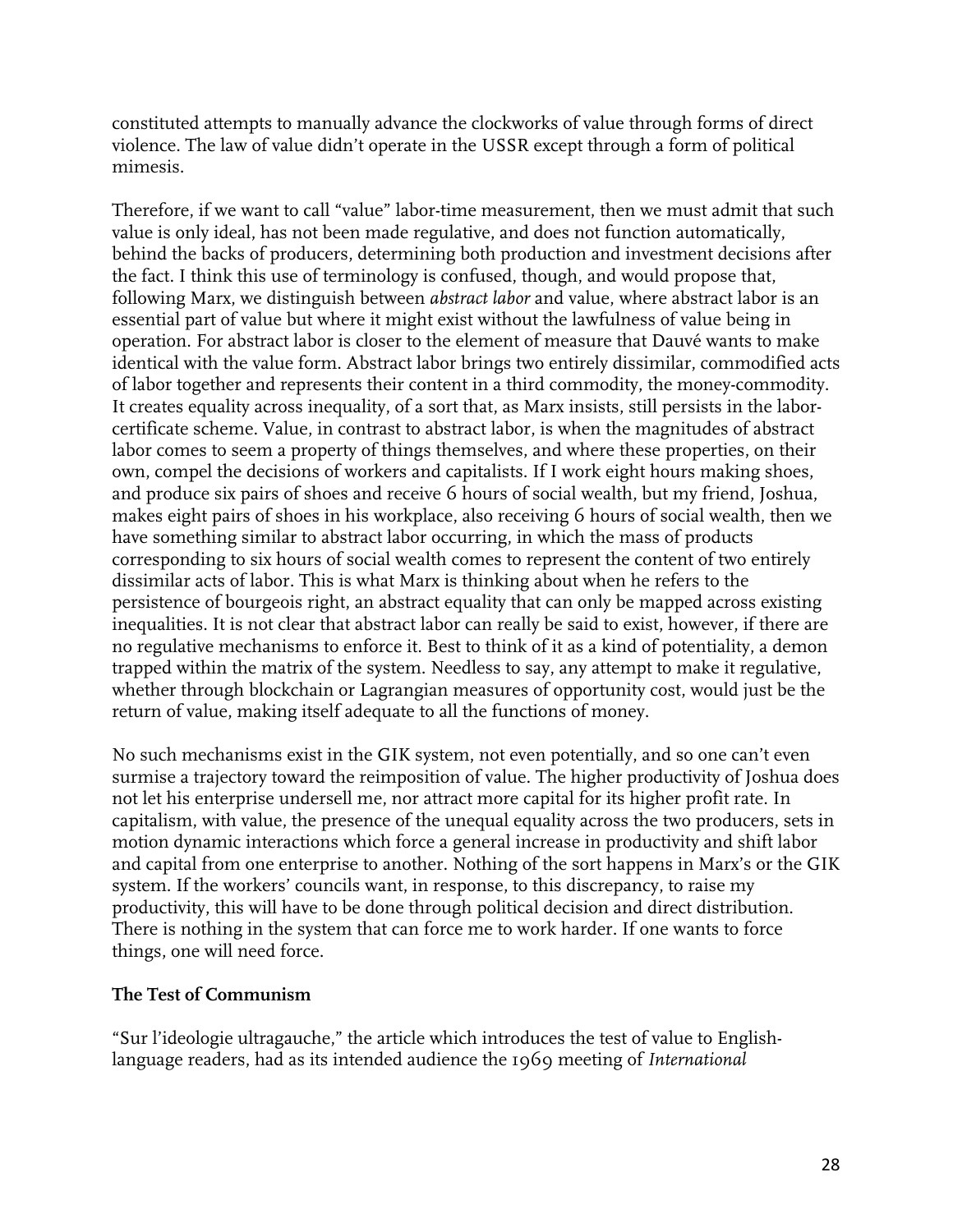*Correspondance Ouvrieres* (ICO). <sup>39</sup> Dauvé and Francois Martin had come to reconsider the ideology of workers' self-management that dominated the centers of ultraleft activity during the events of May 1968. In their first revision, they preface the article by saying they had hoped to engage Paul Mattick in conversation, a logical choice, given his prominence then as one of the chief exponents of council communism, and a rather open-minded and intellectually diverse one. The term they use, "ultragauche," is a new one, meant to encompass the broad sweep of groups aligned with but by no means derivable from historical council communism. In France, the ICO was the most prominent of such groups.

What is fascinating, and what has gone largely unremarked on, is that by 1969 Paul Mattick had revised his earlier position on the *Grundprinzipien* and now largely agrees with Dauvé.40 Indeed, when Mattick writes an introduction to the 1970 English translation of the text, his mature assessment in the introduction which he writes is rather withering and if not more total certainly more precise than Dauvé's. For one, he notes that the productive forces have developed so, in most of the world, that the point has long been passed where most goods could be put directly into the GSU category. But even if this were not the case, perhaps because of destruction of the productive forces by class struggle, he finds the certificate "superfluous" in every case he could imagine. Where there is scarcity, freely associated producers can simply ration consumption without distributing through the workplace, and in such a way that labor-time calculation for purposes of distribution is unnecessary. Even when it comes to the organization of production and the distribution of goods between productive units Mattick finds labor-time calculation of limited value, and rues the fact that the authors spend so little time discussing the much more fundamental question of how given levels of need are determined.

After such critique, very little is left standing. Why then introduce the book at all, since its most basic techniques are judged inadequate? For Mattick, it seems, the devil is not actually in the details—rather, the text is an exposition of the idea that the economy might be brought under "conscious and planned control." The chief criticism of the ultraleft that Dauvé raises is that it is purely formalist, that it fails to define the *content* of communism and instead confuses it with political autonomy and self-management, which are merely political forms. But Mattick, if you read his introduction closely, rejects the particular forms elaborated by the GIK and in fact offers for examination its content, classless society, which he defines as workers' autonomy and the abolition of exploitation. The details, in other words, will have to be adjusted to accord with these values, and if one believes that the workers can manage production, then they can amend the details of the GIK proposal as necessary.

Paul Mattick was a teenager when Jan Appel began writing the *Grundprinzipien*. An active youth participant in the communist left, Mattick and others had actually been planning to break Appel out of jail in Dusseldorf, but called off the plan when Appel was offered a lesser sentence.41 Fifty years later, living in the United States, Mattick is particularly wellpositioned to see the *Grundprinzipien* as a historical document, its vision conforming to the

<sup>39</sup> Danel, *Rupture dans la théorie de la révolution*, 205–15.

<sup>40</sup> "Introduction - Paul Mattick," libcom.org, accessed March 6, 2021, http://libcom.org/library/introduction-paulmattick.

<sup>41</sup> Gary Roth, *Marxism in a Lost Century: A Biography of Paul Mattick* (Chicago, Ill.: Haymarket, 2016), 45.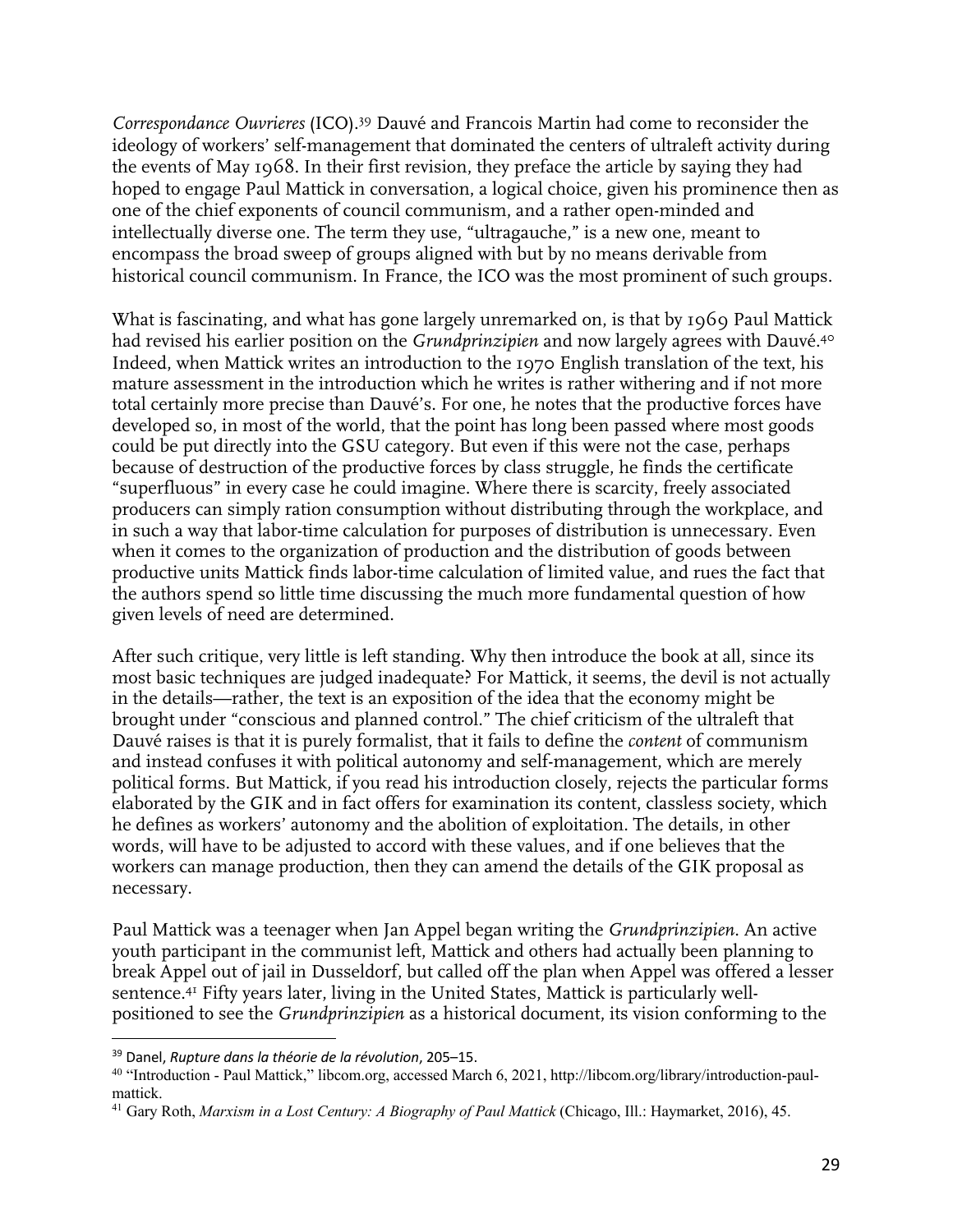position of the working class at the time of WWI. This was perhaps the largest, bestorganized industrial working-class in the history of the workers' movement, poised to seize control of the industrial heartlands of Western Europe. Was such a vision doomed, even then? It does not seem possible to derive such a conclusion, once we dispense with the idea that value is latent within the GIK proposal. Inarguably, attempts to simply councilize existing production would have run into powerful obstacles, especially if the certificate was meant to force productions norms. But imagine a modified GIK proposal in which basic goods (food, housing, healthcare) were immediately placed in the GSU category. If most of the industries producing such goods could be run by the council system, then this might allow ample time for the reorganization of production in order to overcome the conflicts produced by the division of labor and the prior distribution of fixed means of production. The GIK proposal makes sense for an industrializing country with a growing working class organized in large units and capable of quickly delivering basics, such as existed in much of the world during the midcentury. But after deindustrialization, as Mattick indicates, such a proposal looks very different.

In light of the test of communism then, the formal mechanisms are not determinative. What matters is whether the form is compatible with communism. What is communism? We have already encountered some definitions: classless, moneyless, stateless society; freely associated workers meeting their needs with the means of production under conscious and planned control. Communism is prismatic, and therefore either of these definitions is sufficient, and interchangeable. If there is a class, a state, or money, then there cannot be conscious or planned control. But by the same measure, if a piece of paper like the certificate does not inhibit conscious and planned control then it is not money.

Imagine, for example, a state of affairs in which freely associated laborers work, voluntarily, in a number of different workshops according to a common plan. If there is no compulsion to work, if the activity is freely chosen, and if those who can't or won't work don't need to, then a certificate used to portion receipts is not a mechanism of compulsion at all. It simply serves to ration social wealth according to a plan likewise equally chosen. It may be unnecessary or trifling but it certainly is not dangerous. Under such a state of affairs, there is no difference between the certificate and a simple voluntary record of individual withdrawal from the stores of social wealth. It is a recording instrument and nothing more, less like money than a ledger in which one records one's receipts or a chore wheel in a collective house. But then at the very least we might say that the labor certificate, if it is still called so, truly misnames itself, for it is not a piece of paper exchanged for labor but simply a mechanism whereby society divides available wealth among its members. This is only way in which the certificate might be demystified, rendered transparent, when it becomes simply a consumption token.

Here we come upon the difference between what Evgeny Pashukanis calls legal regulation of society and technical regulation.<sup>42</sup> The very concepts of law and right, argues Pashukanis, presuppose as their abstract basis a "legal subject," the bearer of rights. One sees clearly how the certificate presupposes such a subject, and in fact Pashukanis's theory of law is derived

<sup>42</sup> Evgeny B Pashukanis, Barbara Einhorn, and Chris Arthur, *Law and Marxism: A General Theory.* (London: Pluto, 1990), 81.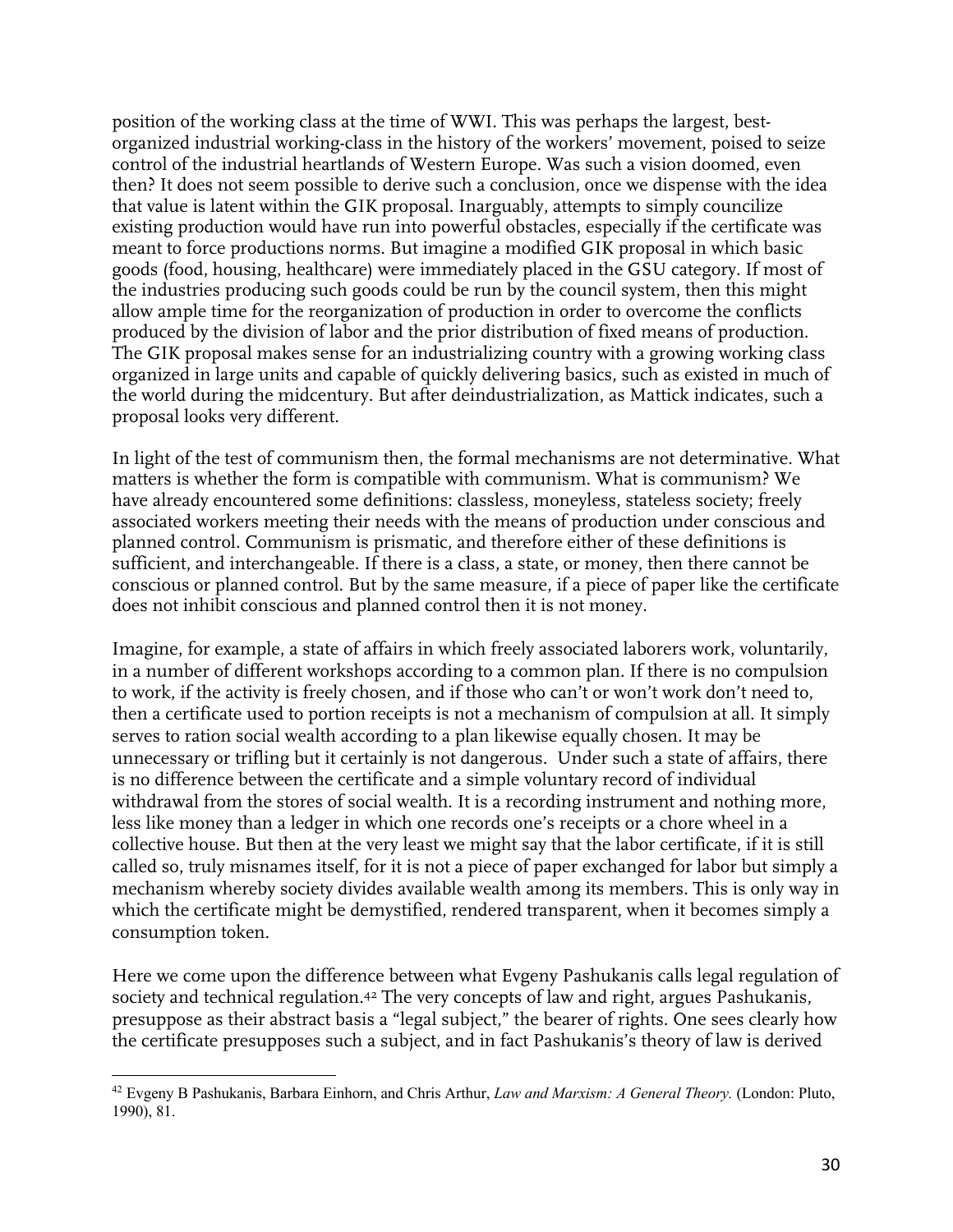from a novel reading of "Critique of the Gotha Program, "underscoring that Marx identifies the certificate and the forms of equalized inequality they presuppose with "bourgeois right," that birth-defect preserved in socialism. For Pashukanis, legal regulation through the determination of the rights of abstract subjects emerges as the particular consequence of the equal inequality of exchange relations, which both civil and criminal law reproduces in abstracted form. What bourgeois right presupposes is that exchange takes place between individuals with conflicting interests, for only then is it required that the state enforce contracts and resolve conflicts of interest. To draw out the basis of the legal subject in conflicting interest, Pashukanis compares legal regulation, in which some body imbued with the power to settle dispute by implicit violence forces contract upon one or more legal subjects, with the situation of technical regulation, where an underlying commonality of interest leads to a common rule. For example, the liability of a railway owner for consigned freight is of a different order of regulation than a timetable which ensures trains do not crash into each other. In the first, there are competing interests, in the second there isn't. Likewise, a situation where a labor certificate forces someone who does not want to work to labor by linking abstract responsibility (to work) to abstract right (to consume) is entirely different than a situation in which a labor certificate is a voluntary measure.

This underlying arrangement of interest, keyed to a distribution of means of production, is in fact the object of what Bordiga, confusingly, calls the *content of communism.* Bordiga identifies the content of communism with doctrine and theoretical principle rather than historical advent and thereby commits an idealist error. Implicit in his analysis, however, is that the conflicting interests sedimented into class division and the division of labor can only be overcome through a process of social reengineering, fusing the broken shards of the scattered means of production into a cohesive whole that presupposes a common plan and common interests. This is in fact the object of the test of communism, for which doctrine or principle can serve merely as revolutionary heuristic. Where latent conflicts of interests between parcelized enterprises thwart commonality of interest and plan, there the work of communism cannot simply apply an abstract form to those interests, hoping to solder them together; it must remake them in their real materiality. To do so, the test of communism in fact draws upon an abstract ideal, the concept of communism, of classless society, which we can read as the negation of those elements not only of capitalism but of class society since the Neolithic revolution: division of labor, state, and class.

The task of the communist revolution, then, is not simply to abolish value, though this is a first act which cannot be skipped over. The law of value is the dynamic inner consistency of the capitalist mode of production, this ravager of worlds. But value binds together other elements, it is the ring which holds together the other rings of market, money, state, law, class. Once value has been destroyed those other elements might persist, carrying with them ancient forms of heteronomy that might be combined in new forms. Once one destroys the final boss of value, there are still other enemies that must be subdued. The revolution will do so, however, by focusing on the ground which all these other forms presuppose: opposed interests, sedimented into the real material relations between people.

Among the worst aspects of the certificate, then, when pitched against opposed interests, is that it implies a social judgment about the capacity to labor which is implicitly built upon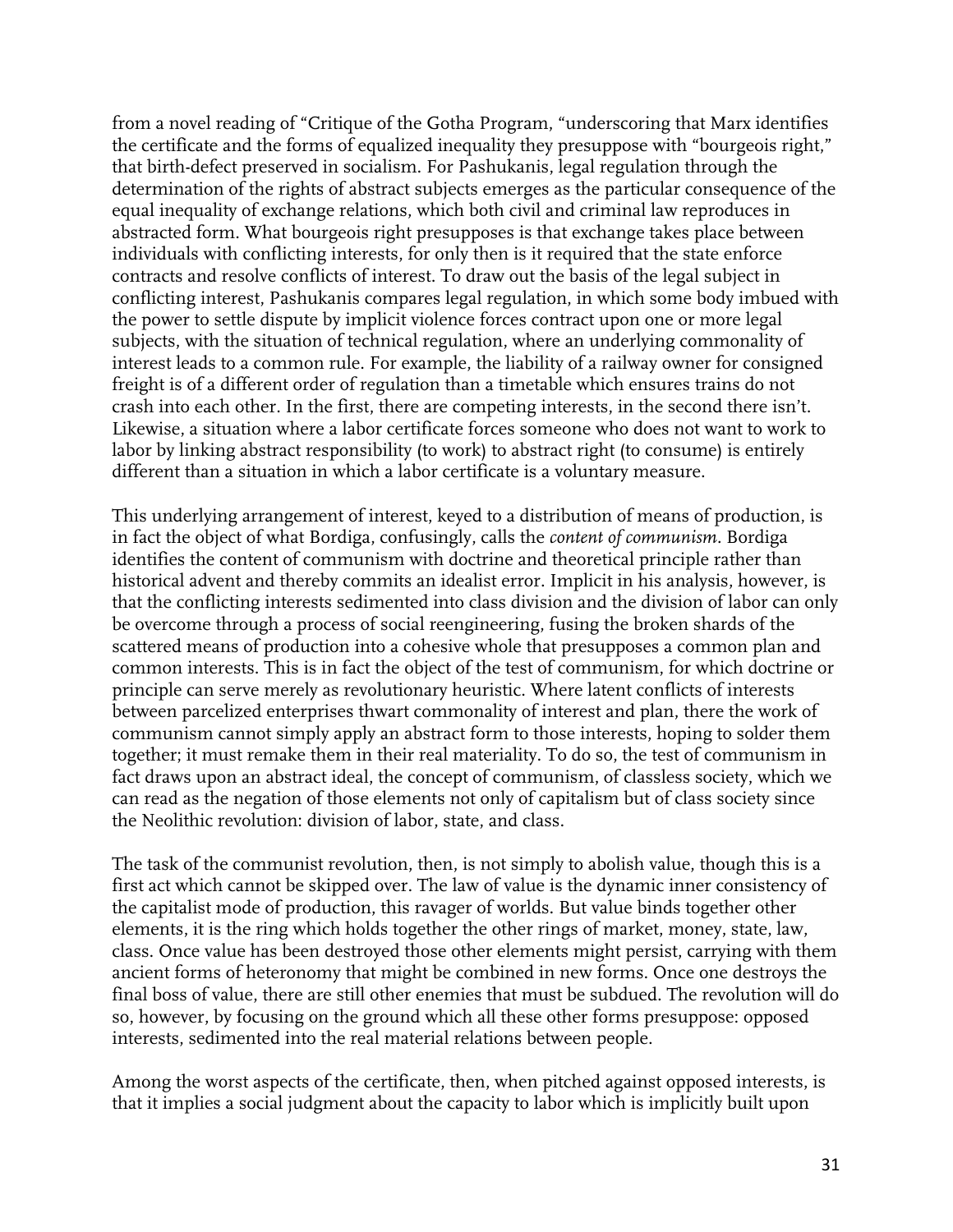bourgeois notions of the connection between right and labor. The sources of the classical labor theory of value lie in early rationalist theories of property, in particular that of John Locke, who says: "whatsoever then he removes out of the state of the state that nature hath provided, and left in it, he hath mixed his labor with and joined to it something that is his own, and thereby makes it is his property."43 The bourgeois ethics of labor and right subtend the workers' movement, as we have seen, and form the primary objects of Marx's first formulation of the test of value. It is impossible under capitalism, given joint production, to return to the worker the value they have produced. There is no way to write such a sentence as a logical proposition which is not false on every interpretation. This Lasallean delusion persists in the labor movement; it is written into the bourgeois law regulating strikes and wages, and taken over into certain syndicalist visions that imagine absolute control over each workplace only by those involved. But not only will communism inherit a division of labor requiring a vast commonality of production but it will have to turn this into a true commonality, on an entirely different basis. Every bit of the earth is now so intermixed and intermingled with so many human labors and forms of indebtedness and belonging that it would be ludicrous to parcel it out and say to whom which belongs. This is easily seen in the problem of climate that will confront any communism we can imagine. The burning of hydrocarbons, the release of carbon from the soil, cannot be the choice of those who work the land alone, since it has consequences for everyone and for all common production. Our labors have taken to the air and there is no way to put them back into the bottle. The task of communism will be to overcome all egoizing, individualizing structures and to communize consumption and production, to render visible our common interdependence, in direct, collective provision of basic needs in which decisions about what to generate and what to consume are brought together into conscious planning bodies.

When you certificate food, housing, and other necessities, you create needless individualism, fragmenting consumption. You establish an explicit social judgment about those who can work and those who cannot, those who give their labors and those who take from the social store without contributing (because they are children, disabled, elderly). But who can make such a judgment? And are we sure that these individuals do not contribute to reproduction in ways that are simply unmeasured? If consumption is individualized, there will certainly be forms of unpaid labor, occurring in private spaces of consumption. In capitalism, the division between paid and unpaid labor is gendered, racialized, and ableist. Waged workers receive money, which is used to support the reproduction of unwaged workers, but such that informal structures of interpersonal domination mediate activity. At stake here is not whether structures like the family persist but whether they are actively enforced in communism, through the social judgment of the labor certificate. Communizing consumption does away with this problem immediately, allowing us to distinguish between forms of kinship and personal relation that are voluntary and those that are not.

It's not only feasible to do that but probably superior, for where consumption is already common, according to common plan, there will interests be fused. If limited personal goods are distributed individually through the workplace, perhaps even as incentive, it does not seem that it would counter the vast commonality of life already established on the basis of

<sup>43</sup> John Locke, *Two Treatises of Government* (J. Whiston, 1772), 196.